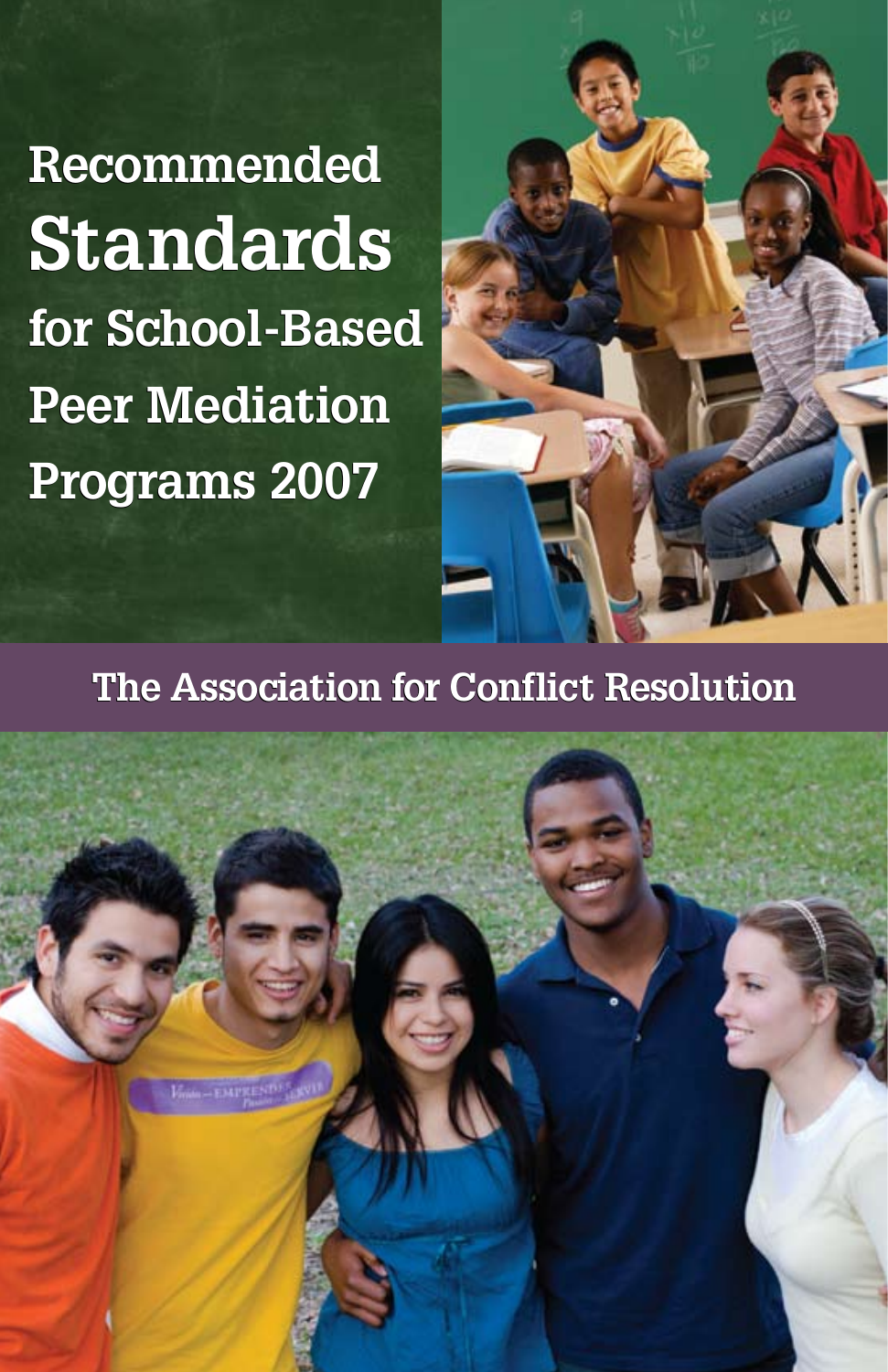## **Peer Mediation Standards Committee:**

**Leigh Jones-Bamman, Committee Chair** The Governor's Prevention Partnership, Hartford, CT

**Marsha S. Blakeway, ACR Education Section Chair** National Peace Foundation, Washington, DC

#### **Marge Bleiweis**

Safe and Drug Free Youth Section, Fairfax County Public Schools, Fairfax, VA

**Gina L. Buckley** Oakland Mediation Center, Bloomfield Hills, MI

**Priscilla Prutzman** Creative Response to Conflict, Nyack, NY

**Melinda Rivas** Langston Hughes Middle School, Reston, VA

**Antonio Sanford** Winning Against Violent Environments (WAVE), Cleveland, OH

**Jill Smith** Center for Peace Education, Cincinnati, OH

**Madeleine G. Trichel** Interfaith Center for Peace, Columbus, OH

#### **Dr. Robert T. Whipple**

Graduate Program in Negotiation, Conflict Resolution and Peacebuilding, California State University, Dominguez Hills, Carson, CA

#### **Sharon Press, Ex-Officio Member**

Florida Dispute Resolution Center, Tallahassee, FL

We are particularly grateful to the groundbreaking work of the committee members who created the original standards in 1996: Patricia Barnes, Joyce Black Carson, Nancy Howard, Priscilla Prutzman, Ivan Roy, Joe Vigil, Faye Wampler, and Liz Wally. Their efforts provided a foundation and a guide for this project.

We thank the following readers who reviewed this document in its draft stage and provided valuable input into its final form: Kathy Bickmore, Chuck Bryant, Richard Cohen, Ellen DeBenedetti, Ken Dunham, Fernaundra Ferguson, Tara Fishler, Bob Garrity, Tricia Jones, Diana Wege Sherogan, Bill Warters, Terry Wheeler, and Leah Wing.

Special thanks are due to Sharon Press who shepherded our work on the Model Conduct for Peer Mediators section.

Recommended Citation: Association for Conflict Resolution, Education Section. 2007. Recommended Standards for School-Based Peer Mediation Programs 2007. Washington, DC: Association for Conflict Resolution. www.acrnet.org.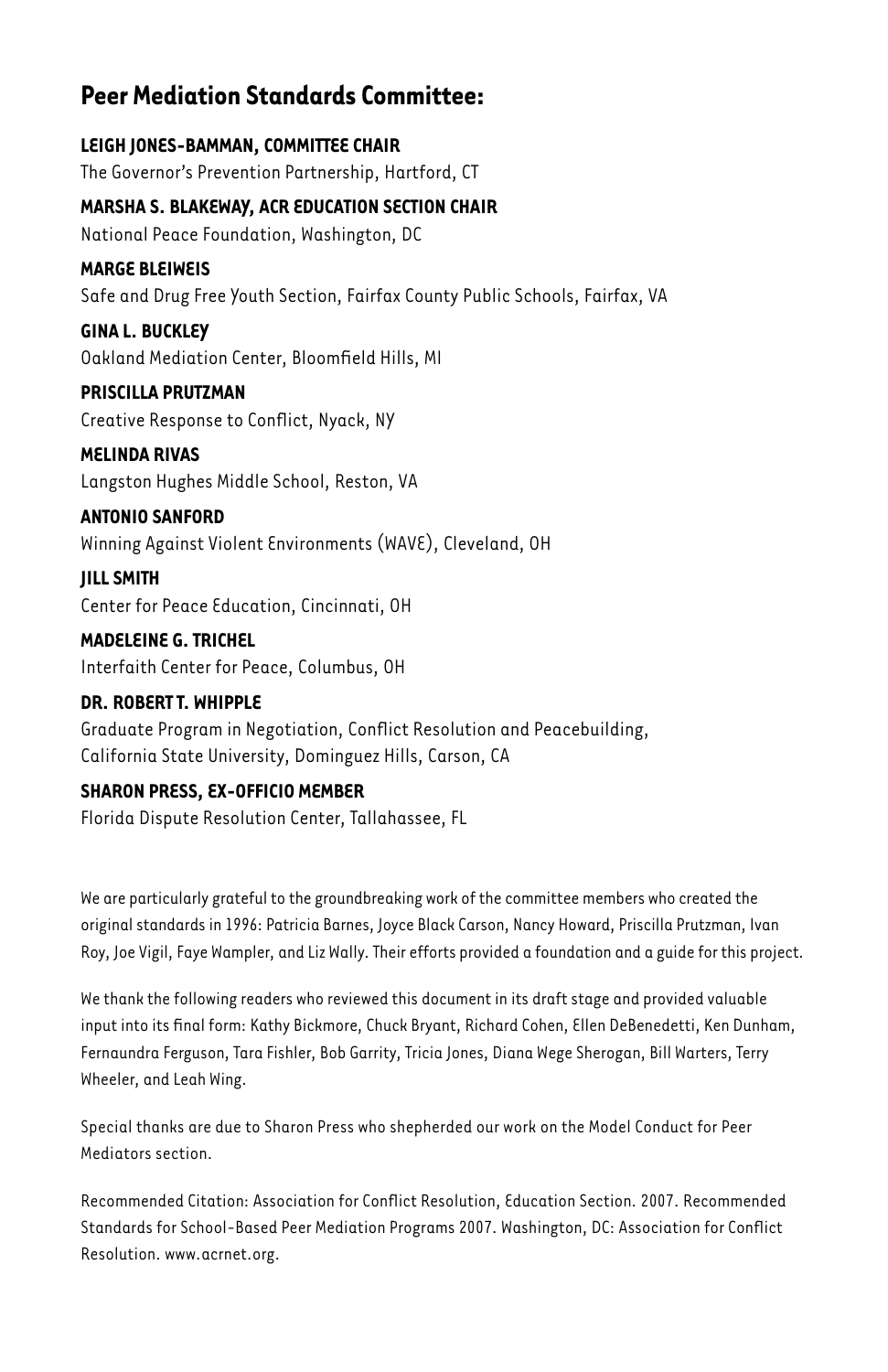# **Recommended Standards for School-Based Peer Mediation Programs**

1st edition ©1996 by the National Association for Mediation in Education 2nd edition ©2007 by the Association for Conflict Resolution **Both editions are available on-line at http://www.acrnet.org**

# Q

## **Table of Contents**

| I: Introduction                                                   |    |
|-------------------------------------------------------------------|----|
| II: Definition of Terms                                           | 4  |
| III: Model Standards of Conduct for Peer Mediators                |    |
| IV: Recommended Standards for Program Development & Management 10 |    |
| V: Recommended Standards for Training                             | 16 |
| VI: Recommended Standards for Evaluation                          | 23 |

# $\ddot{\boldsymbol{\epsilon}}$

The Association for Conflict Resolution (ACR) is a professional organization dedicated to enhancing the practice and public understanding of conflict resolution. ACR represents and serves a diverse national and international audience that includes more than 5,000 mediators, arbitrators, facilitators, educators, and others involved in the field of conflict resolution and collaborative decision-making.



**We wish to acknowledge the generous support we received from the JAMS Foundation and the Compton Foundation, without which this project could not have been completed.**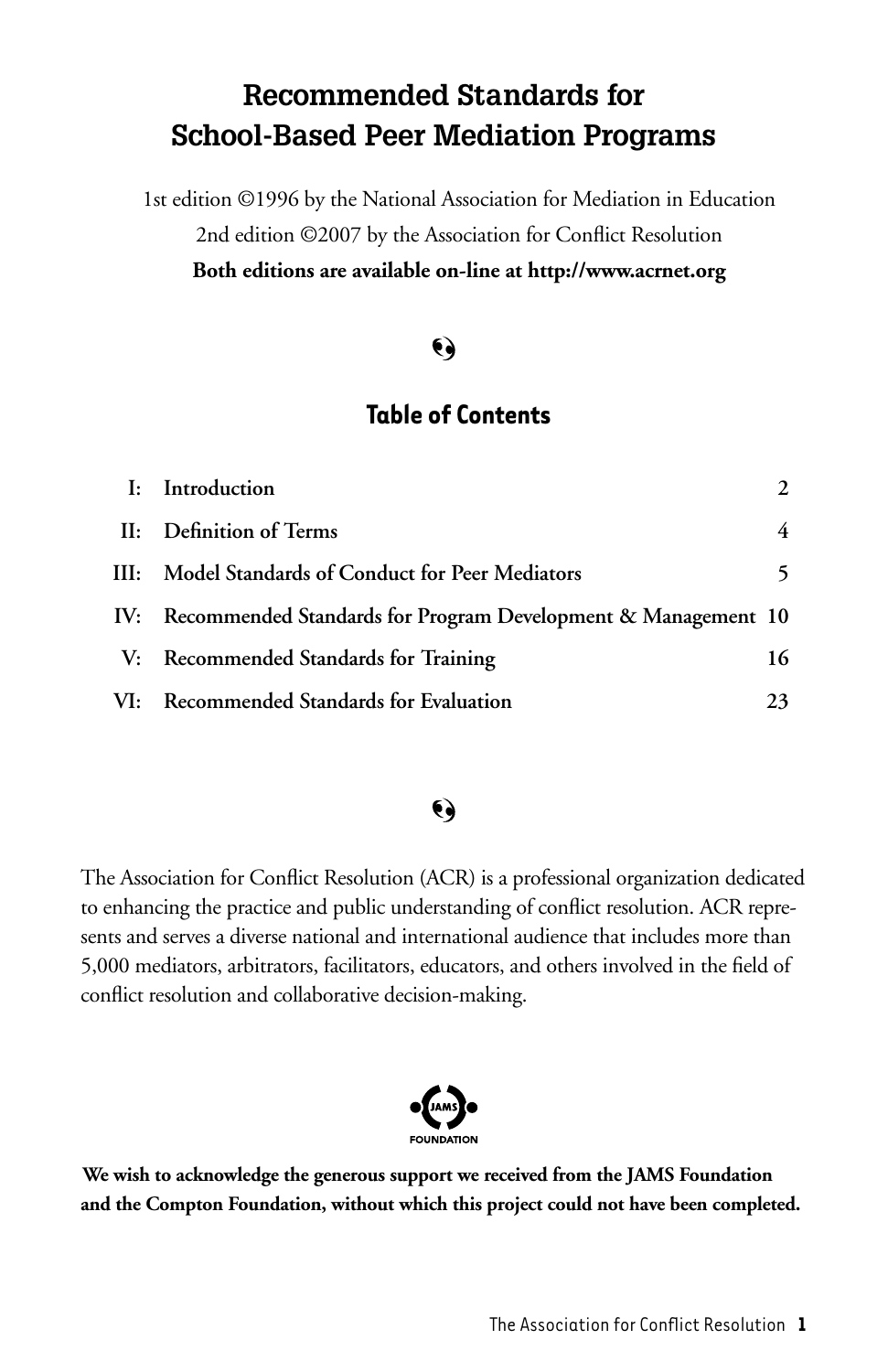## **Section I: Introduction**

Feer mediation can be a successful approach to managing interpersonal conflict<br>in elementary and secondary schools. These programs provide a unique op-<br>portunity for diverse students to use communication, human relations, in elementary and secondary schools. These programs provide a unique opportunity for diverse students to use communication, human relations, and problem-solving skills in real-life settings. Effective programs can help to create a safe and welcoming school environment, improve interpersonal and inter-group relations, and assist in reducing school conflicts and violence, especially when part of a comprehensive violence prevention plan. The qualities that mark an effective peer mediation program include youth empowerment, capable adult supervision, cultural competence, diversity, responsiveness to the specific needs of the population it serves, fair resolutions to mediated conflicts, and measurable outcomes.

In 1996, the Standards Committee of the National Association for Mediation in Education (a forerunner of ACR) published "Recommended Standards for School-Based Peer Mediation Programs." This document responded to the growing number of peer mediation programs in schools and the need for leadership from experts in order to ensure quality.



Ten years later to reflect developments in the field and current research, the Education Section of the Association for Conflict Resolution convened the Peer Mediation Standards Committee to update and significantly expand the original version in order to create more rigorous standards. The Peer Mediation Standards Committee drew upon diverse practitioner knowledge and relevant research to provide comprehensive standards for school-based peer mediation programs. The updated "Recommended Standards for School-Based Peer Mediation Programs" set forth the components necessary to develop and sustain an effective peer mediation program.

ACR is committed to diversity and equity in its membership, structure, and organizational work, and this document strives to mirror that commitment. A culturally diverse peer mediation program is one that recognizes, supports, values, and uses people's differences and similarities in support of the program's goals and objectives. Diversity and equity mean recognizing and working to eliminate injustices in access, process, and consequences of the program's efforts in striving to meet the needs of diverse students.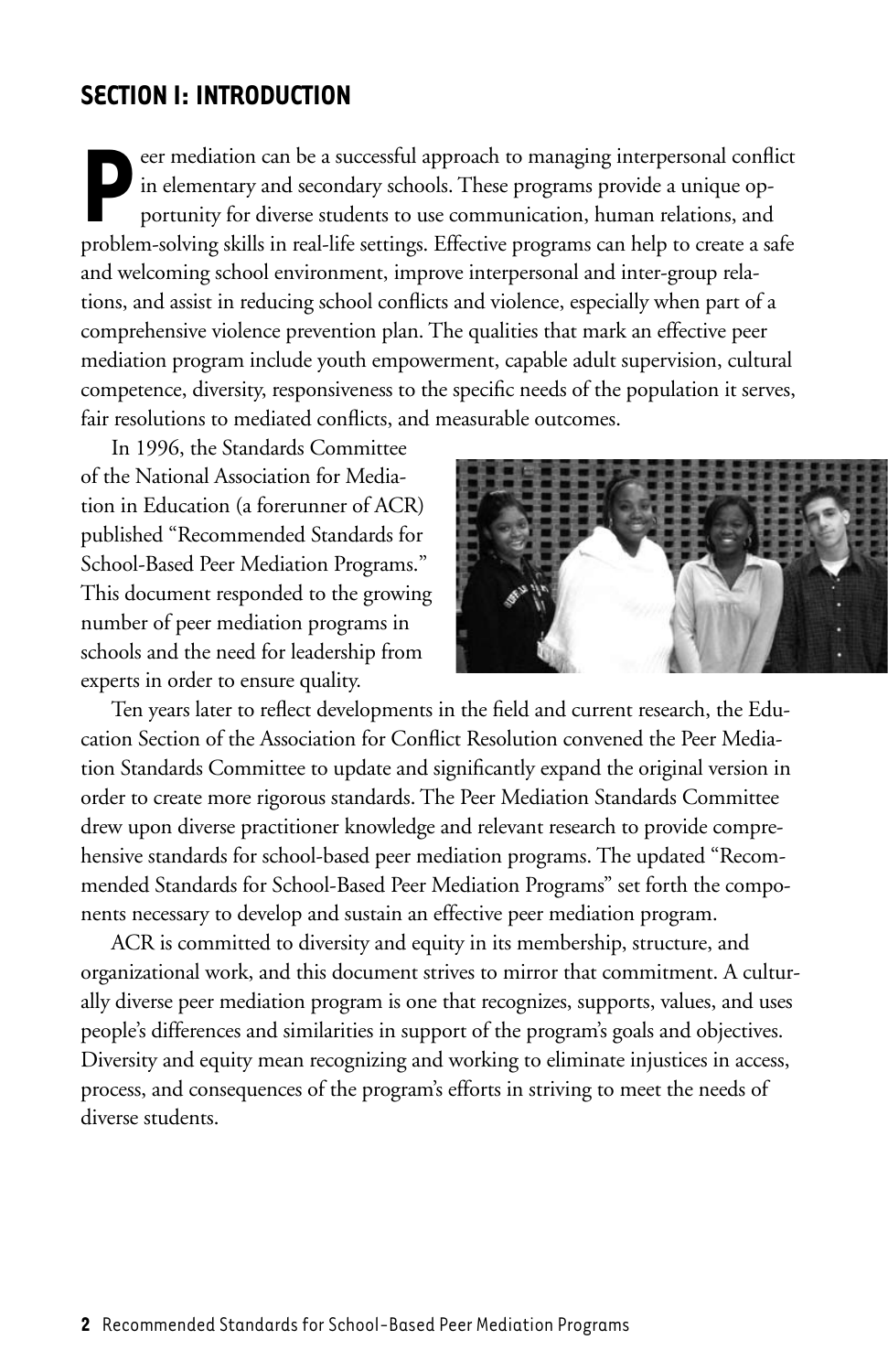These standards are designed to enhance quality and stimulate thought among youth and adult participants in peer mediation programs. This document is designed to be helpful in:

- Designing and implementing programs;
- Designing evaluation;
- Developing and selecting curricula;
- Ensuring that programs are welcoming and accessible to all;
- Funding programs;
- Improving established programs;
- Promoting programs;
- Providing professional development; and
- • Setting guidelines for research.

This document is designed to establish model standards for peer mediator conduct and recommended standards for training (including professional development for adults), program evaluation, and program development and management. This document is not intended to provide instructions on how to set up and manage a peer mediation program; such information is already provided in a number of manuals and other materials with that purpose in mind. While the primary focus of this document is K-12 school-based peer mediation programs, it can be adapted easily for use in other settings, such as community-based youth programs, before and after-school programs, youth residential settings, etc.

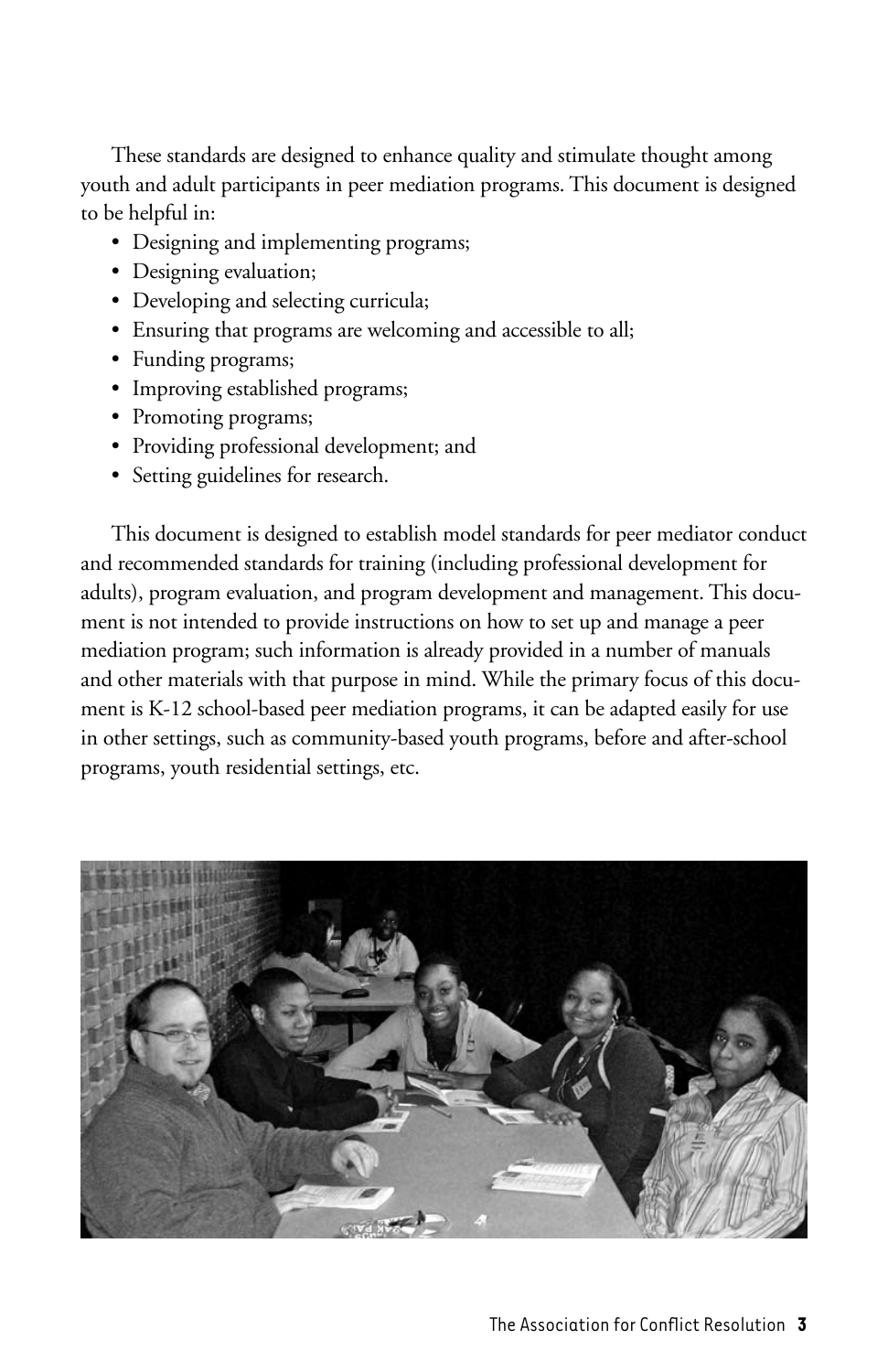# **Section II: Definition of Terms**

**Conflict resolution**—the process by which people resolve a dispute or a conflict so that their interests are adequately addressed, and they are satisfied with the outcome.

**Conflict resolution education**—educational practices that model and teach, in culturally meaningful ways, a variety of processes, practices, and skills that help address individual, interpersonal and institutional conflicts, and create safe and welcoming communities.

**Facilitation**—a process in which an impartial third-party manages the design and structure of multi-party collaborative events and meetings in order to enable participants to focus on substantive issues and goals.

**Institutional disputes**—conflicts that arise because of the rules, policies, or norms of an institution.

**Mediation**—a process in which an impartial third party facilitates communication and negotiation and promotes voluntary decision-making by the parties to the dispute.

**Negotiation**—a process involving at least two people where ideas and possible solutions are explored and discussed to form a mutual agreement to a problem or conflict.

**Peer mediation**—a process in which students who have been trained in mediation skills and processes mediate the conflicts of other students.

**Peer mediation program**—an elementary or secondary school program that trains and supports student mediators to offer mediation as an option for resolving conflicts within the school community.

**Peer mediator**—an elementary or secondary student who has been trained in mediation and has the competence to facilitate the resolution of disputes between student peers using a mediation process.

**Program Coordinator(s)**—a person (or team) who has been trained according to this document and who coordinates the daily operations of a peer mediation program.

**Standard**—a principle that implies a model or pattern for guidance; the ideal by which the quality of something may be evaluated.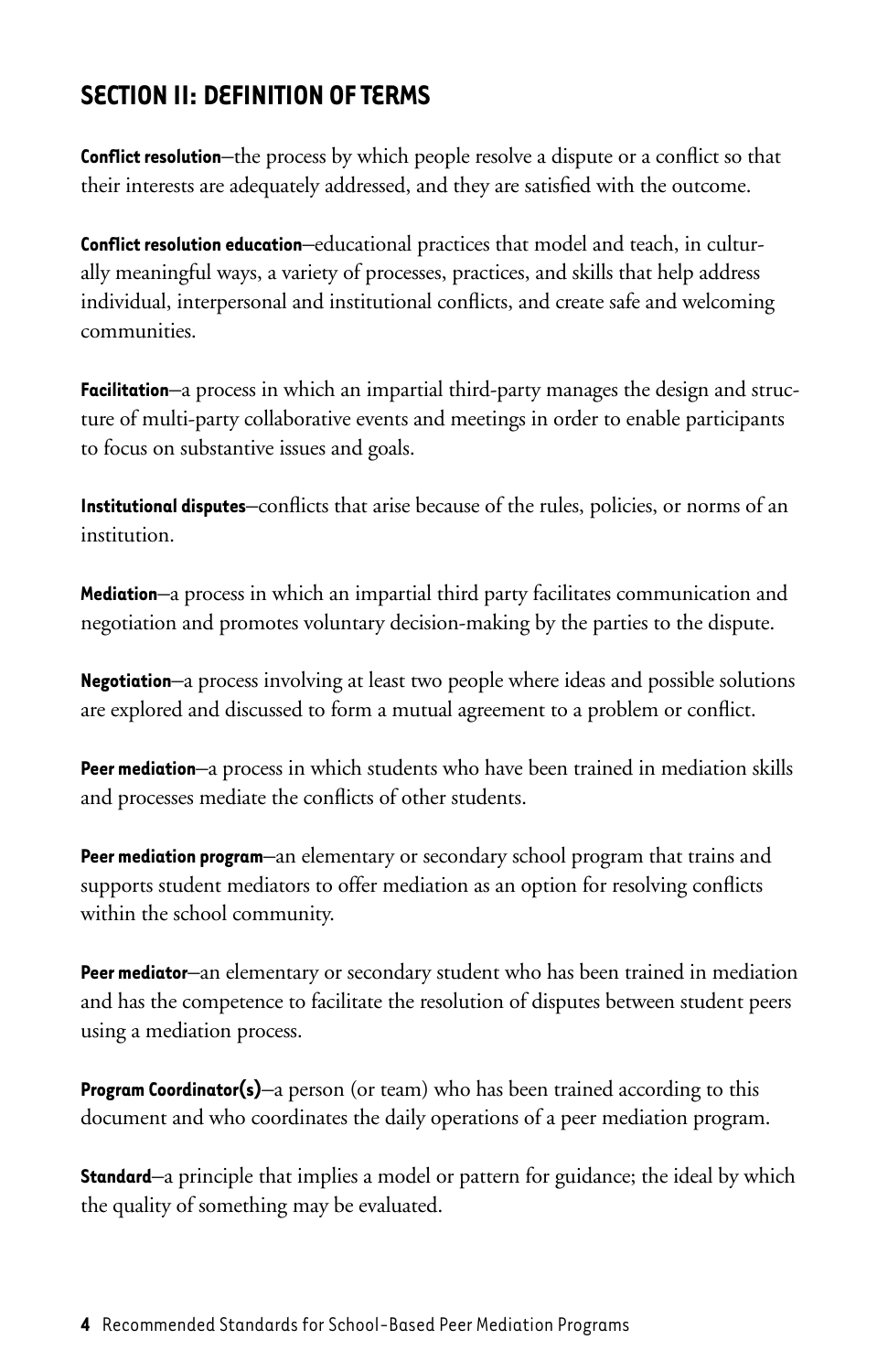# **Section III: Model Standards of Conduct for Peer Mediators**

Peer mediators are responsible for following the Model Standards of Conduct in order to maintain the integrity of mediation. They must conduct themselves in a way that instills confidence in the mediation process and the competence of mediators.

These model standards of conduct for peer mediators serve three primary goals:

- 1. To guide the conduct of peer mediators;
- 2. To provide information to parties in a dispute; and
- 3. To promote confidence in peer mediation as a process for handling disputes.

Mediation is a process in which an impartial third party facilitates communication and negotiation and promotes voluntary decision-making by the parties to the dispute.

These standards of conduct are to be read and considered as a single document. There is no significance to the order in which the standards appear. The use of the term "mediator" is meant to imply a co-mediator model.

Some of the matters covered by these standards may be affected by school regulations, policies, and procedures that may create conflicts with and may supersede these standards. A mediator is still required to make every effort to comply with the spirit and intent of these standards.

*Note: Adults (not including students who are 18 or older) who mediate in school settings should adhere to the Model Standards of Conduct for Mediators (created by the Joint Committee of the American Bar Association Section of Dispute Resolution, American Arbitration Association and the Association for Conflict Resolution) found at http://www.acrnet.org/about/initiatives/QualityAssurance/JCMSCM.htm, or other applicable mediation ethical standards. The Model Standards of Conduct for Peer Mediators is consistent in format and general philosophy with the adult Model Standards of Conduct for Mediators, but it has been adapted for peer mediators.*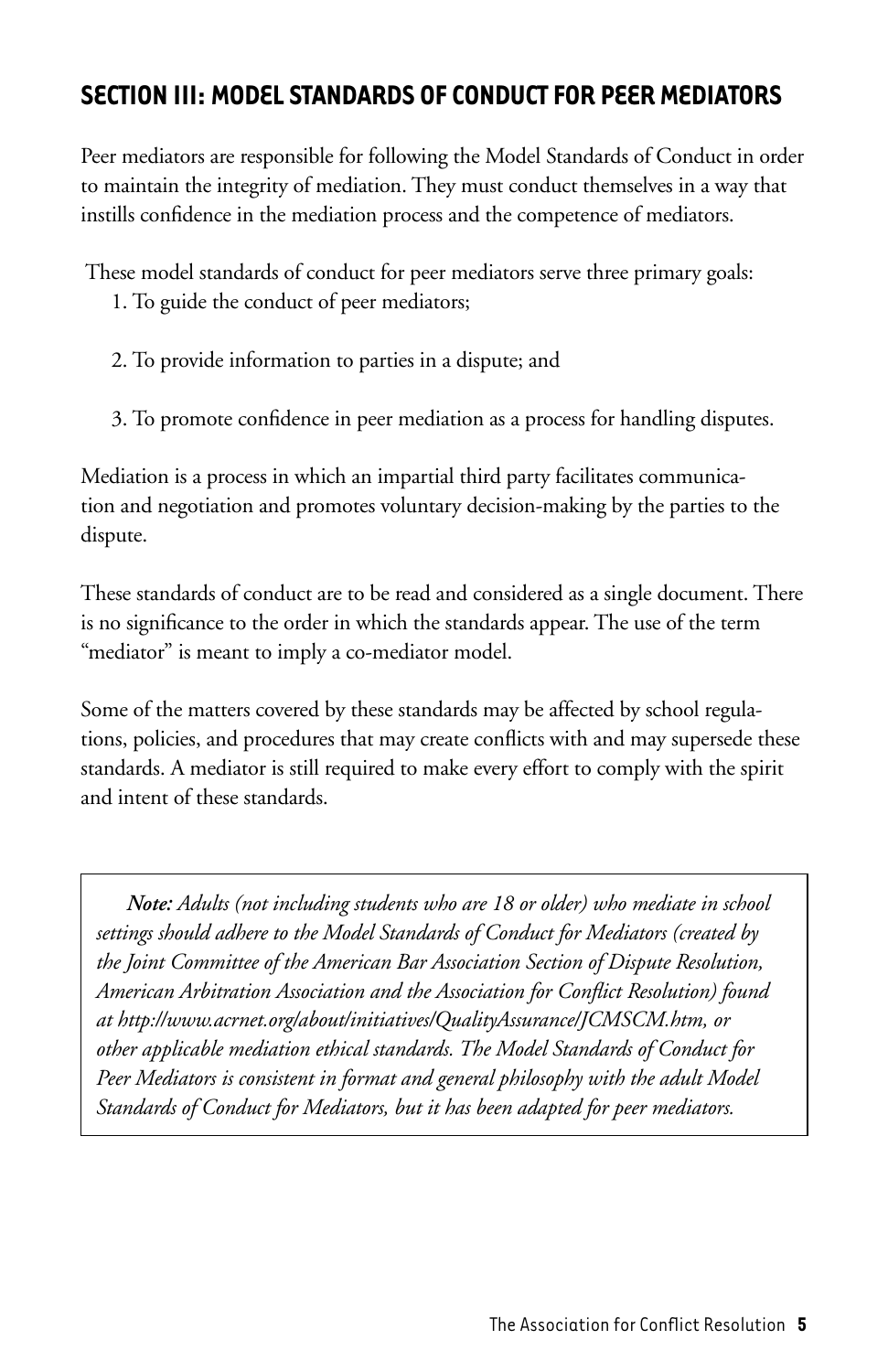## **I. Self-Determination**

A. A mediator is required to conduct a mediation based on the principle of selfdetermination of the disputants. Self-determination means the disputants participate voluntarily and make voluntary choices for themselves in mediation without pressure from administrators, mediators, or others. A mediator should not interfere with party self-determination for any reason, including getting the parties to reach agreement.

# **II. Impartiality**

- A. A mediator is required to mediate in an impartial manner. Impartiality means freedom from favoritism, bias, or prejudice.
- B. A mediator should agree to mediate only if he or she can mediate in an impartial manner**.** The mediator should avoid doing anything in preparation for a mediation or while conducting a mediation that gives the appearance of taking a side or showing favor to one of the disputants, including action based on the disputants' personal characteristics, background, values, beliefs, or the way they act during the mediation.
- C. If at any time the mediator is unable to conduct a mediation in an impartial manner, the mediator must withdraw.

# **III. Conflicts of Interest**

- A. A mediator is required to avoid a conflict of interest or the appearance of a conflict of interest. Conflicts of interest occur when a mediator has a personal connection with a disputant or the conflict that causes an impression of partiality.
	- 1. Before agreeing to mediate, a mediator is required to tell the program coordinator about any past, present, or possible future relationship or connection the mediator may have with any of the disputants or the conflict. Some connections are so close that the mediator cannot mediate impartially, and the mediator should decline the mediation. Recognizing that there may be different situations or cultural expectations in which a relationship is not seen as a conflict of interest, the mediator may mediate if the disputants agree.
	- 2. If the mediator is not aware of the relationship or connection until after the mediation has already started, the mediator should tell the coordinator and the disputants as soon as the mediator becomes aware of the connection. The mediation may proceed if all of the disputants agree and if the integrity of the mediation will not be compromised.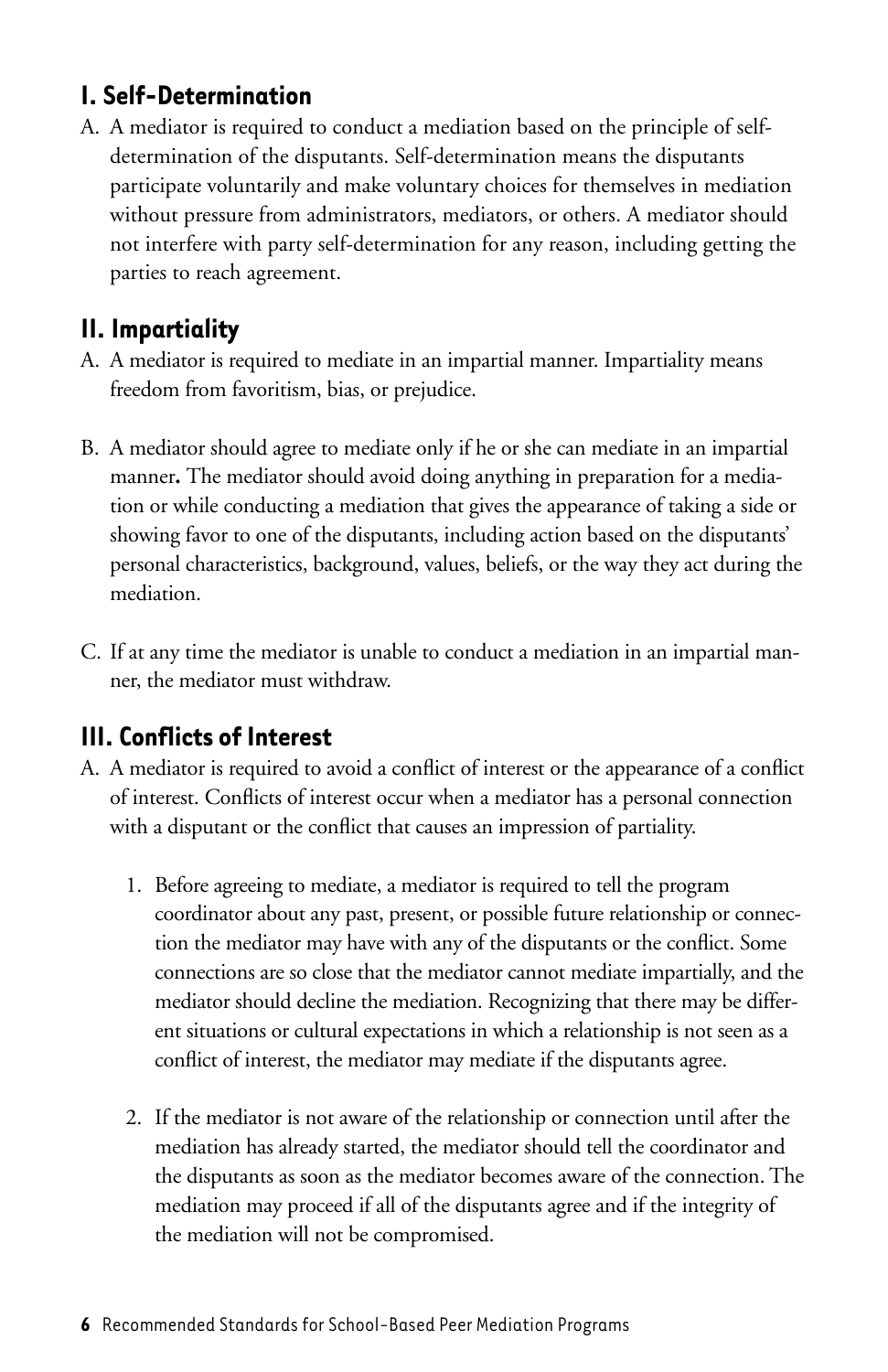# **IV. Competence**

- A. Mediators must possess the skills and knowledge to be competent mediators, and mediators shall refuse to mediate if they believe it would require skill or knowledge that exceeds their expertise. Mediator competence can be acquired and enhanced through training, cultural understanding, mediation skills, and experience.
- B. If a mediator realizes during mediation that she or he does not have the skills required to mediate the case, the mediator should let the coordinator know so that steps can be taken to provide assistance to the mediator or bring in a new mediator.
- C. Mediators should separate their role as a mediator from any other student leadership role (e.g. peer helper, peer counselor, hall monitor).

## **V. Confidentiality**

- A. A mediator must keep confidential everything said, done, and written during the mediation unless it is an exception to confidentiality (such as criminal behavior, abuse, or threats of abuse), required by school and mediation policy, or agreed to by the disputants.
	- 1. A mediator should not tell school administrators or other referring parties what was said or done in mediation, but they may report whether the disputants came to mediation and whether they reached an agreement.
	- 2. If an exception to confidentiality arises during a mediation, the mediator must take appropriate steps, including reporting it to the coordinator and, if necessary, postponing or ending the mediation.
	- 3. If the parties agree, the mediator may disclose information obtained during the mediation or the written agreement.
	- 4. A mediator may discuss with the coordinator and other mediators what happened during the mediation for training and debriefing so long as the mediator respects the disputants' privacy and preserves the confidentiality of the mediation as much as possible*.*
- B. The mediator is required to explain confidentiality and any required exceptions to confidentiality to the disputants at the beginning of the mediation, including that the mediators may consult and debrief with the coordinator as needed and that the coordinator is bound by the confidentiality.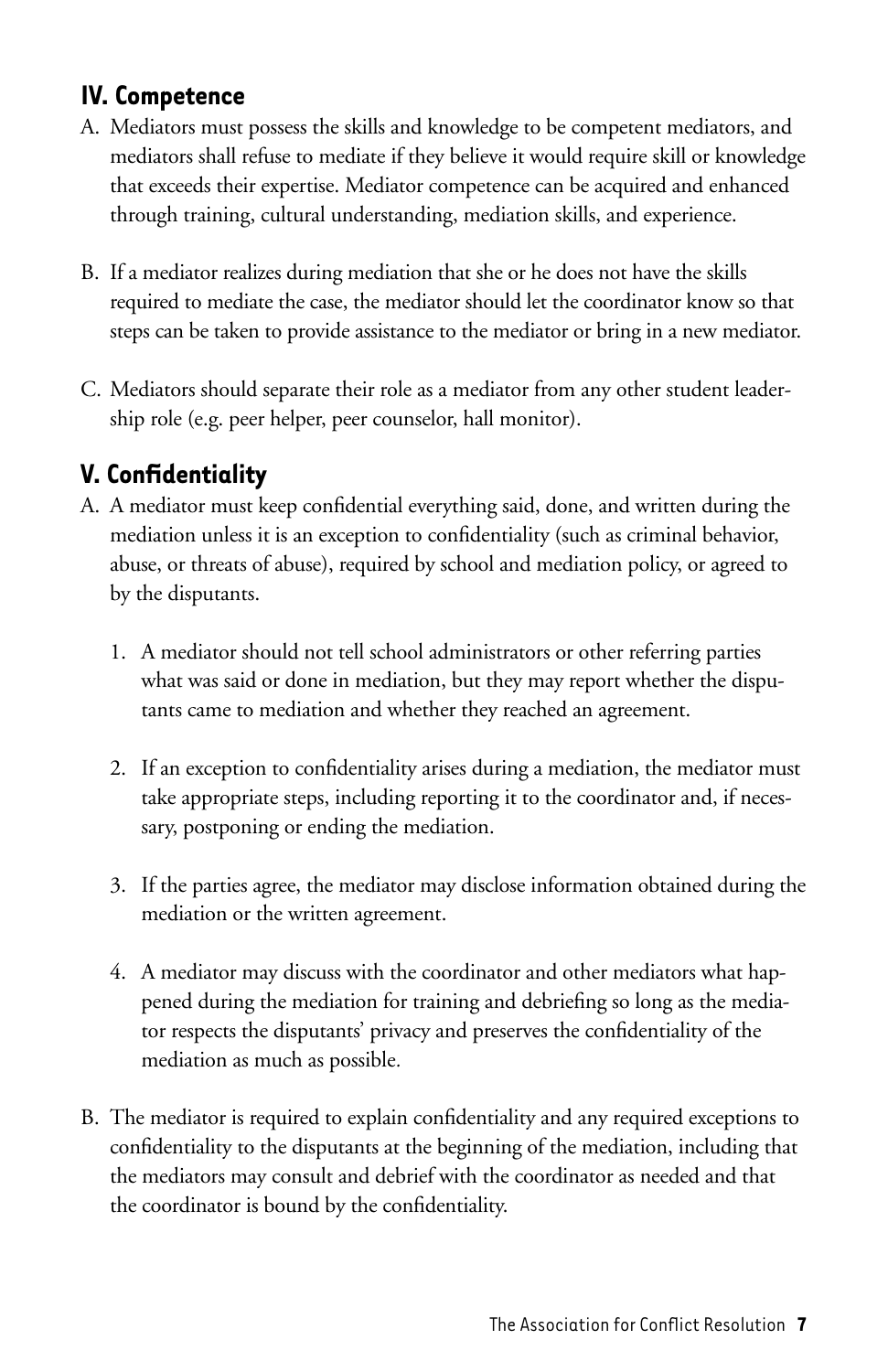C. A mediator who meets in private session with any disputant during mediation must not disclose directly or indirectly information to any other disputant without the agreement of the first disputant.

# **VI. Quality of the Process**

- A. A mediator must conduct mediation fairly, respectfully, and in a timely manner consistent with these standards. The mediator will ensure that all disputants have the opportunity to speak, to be heard, and to propose, evaluate, reject, or accept potential solutions to the conflict.
- B. If a mediator believes that the actions of a disputant make it impossible to conduct a mediation consistent with these standards, the mediator should postpone, withdraw from, or end the mediation.
- C. A mediator should encourage honesty among all disputants and the mediators.
- D. A disputant may have difficulty understanding the dispute, the process of mediation or agreement options, or may have difficulty participating in the mediation. In this case, the mediator should consult with the co-mediator and/or program coordinator to determine if something different can be done to help the disputant or if the mediation should be ended*.*

## **VII. Advertising and Promotion**

- A. A mediator must be truthful in advertising and promoting the mediation program. A mediator should not make any promises as to specific results of mediation.
- B. A mediator shall keep information about the disputants confidential and not use it in advertising the program without getting required permission.

### **VIII. Advancement of Mediation Practice**

- A. A mediator should demonstrate respect for differing points of view within the field of mediation, seek to learn from other mediators, and work with other mediators to better serve people in conflict.
- B. A mediator shall act in a way that advances the practice of mediation. A mediator promotes this standard by engaging in the following:
	- 1. Fostering diversity within the school-based mediation program;
	- 2. Assisting newer mediators through training and mentoring; and
	- 3. Networking or meeting with fellow mediators.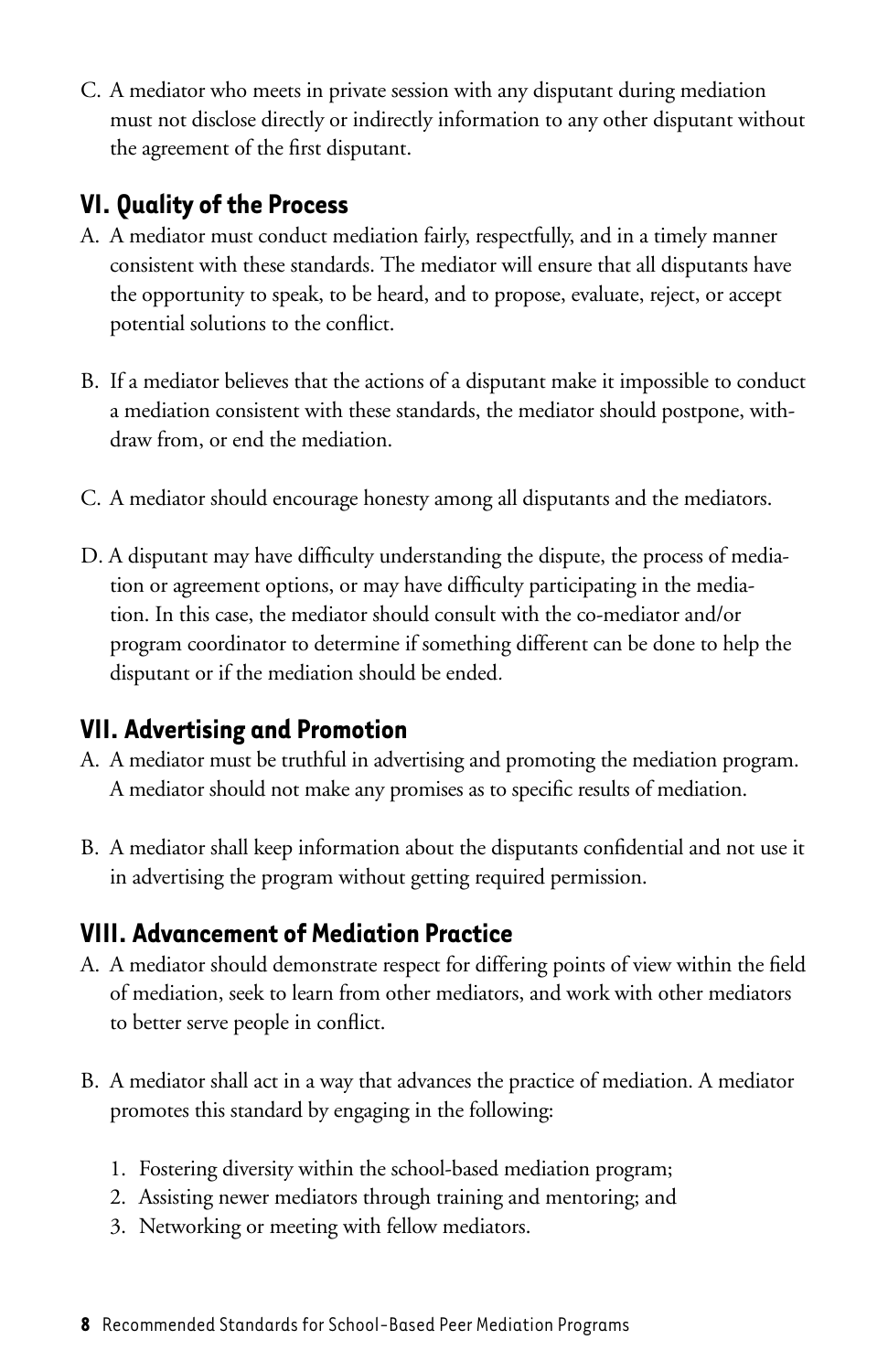# $\Theta$

**"One thing I like about being a peer mediator is that I get to help students solve their problems and I feel really good about that."** 

—5th grade student PS 230 Brooklyn, NY

# $\ddot{\bullet}$

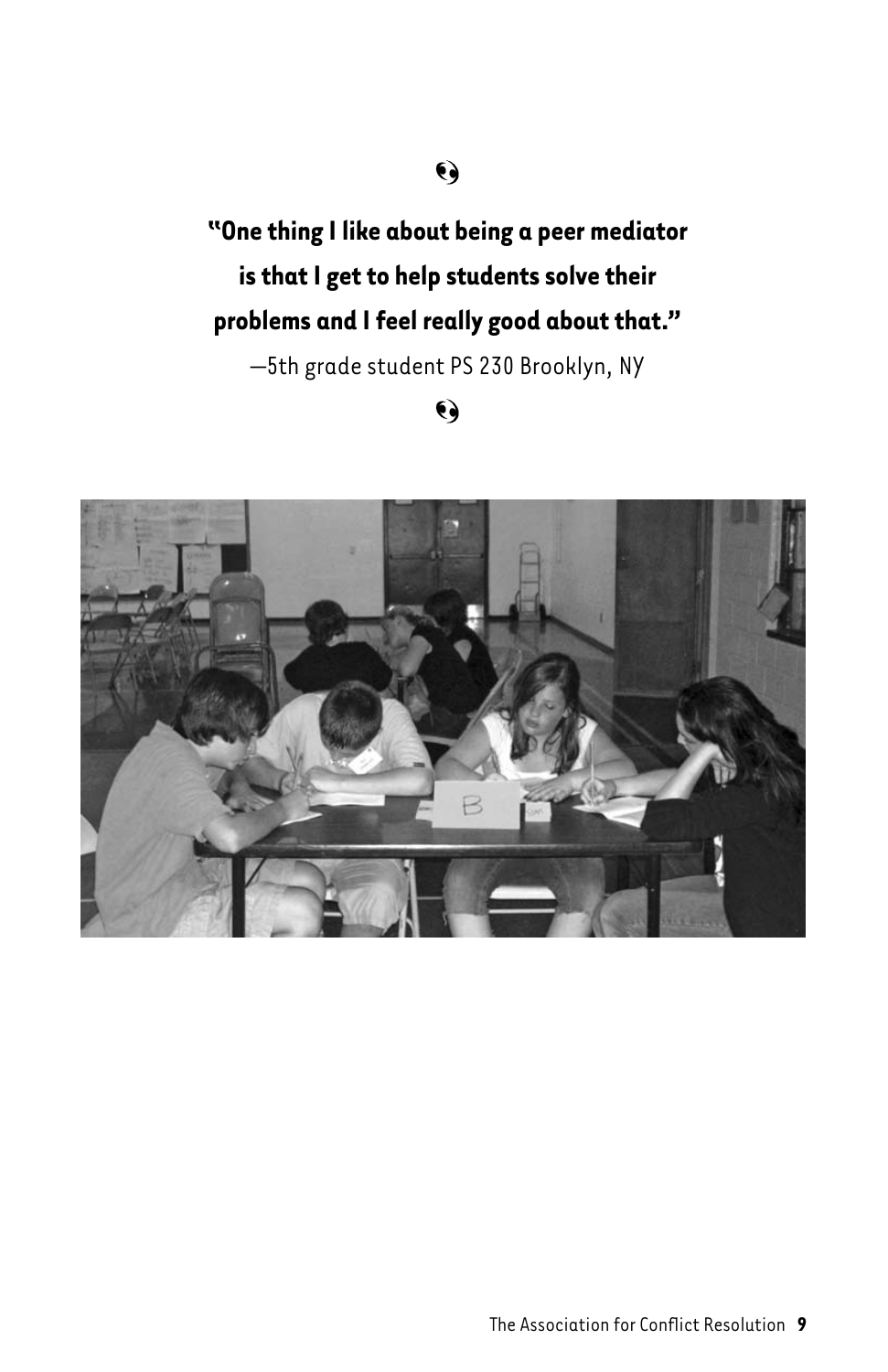## **Section IV: Recommended Standards for School-Based Peer Mediation** *Program Development & Management*

A peer mediation program may be implemented in a single school or as part of a district-wide initiative. Creating, managing, enhancing, and sustaining a program involve the following components.

#### **Needs Assessment and Program Design**

- Assess the need for a peer mediation program to help resolve disputes in a school from the perspectives of administrators, staff, students, and parents.
- Assess whether the school has the resources and commitment to implement a program that meets the standards put forth in this document.
- Assess the extent of knowledge and use of conflict resolution concepts and skills possessed by administrators, staff, students, and parents.
- Assess customs, attitudes, and needs of diverse groups in the school community about conflict resolution including administrators, staff, students, and parents.
- Assess perceptions of injustice or discrimination against any group within the school community and how that relates to conflict and its resolution.

Using the results from the needs assessment, design or revise the program to meet the needs of the school community in accordance with these standards. Establish program goals and objectives taking into account suitable ways to measure or evaluate the implementation process as well as outcomes.

#### **Administrative Support**

Obtain clear administrative support at the district and/or building level to:

- Build the capacity of the program to meet these standards.
- Make at least a three-year commitment to fund and support the program.
- Facilitate access to staff, students, and resources, if choosing an outside organization/agency to train or help coordinate the program.
- Empower students to be involved in the development, implementation, and evaluation of the program.
- Ensure that all students and staff have access (physical, language, cultural, procedural) to the program.
- Refer students to mediation and encourage staff to refer.
- Ensure funding for training, curricula, and program promotion.
- Provide time for mediations, program coordination, on-going training, and promotion.
- Provide location and space for training and mediations to occur.
- Set program goals; and
- Define the function of mediation as distinct from that of counseling.

#### **10** Recommended Standards for School-Based Peer Mediation Programs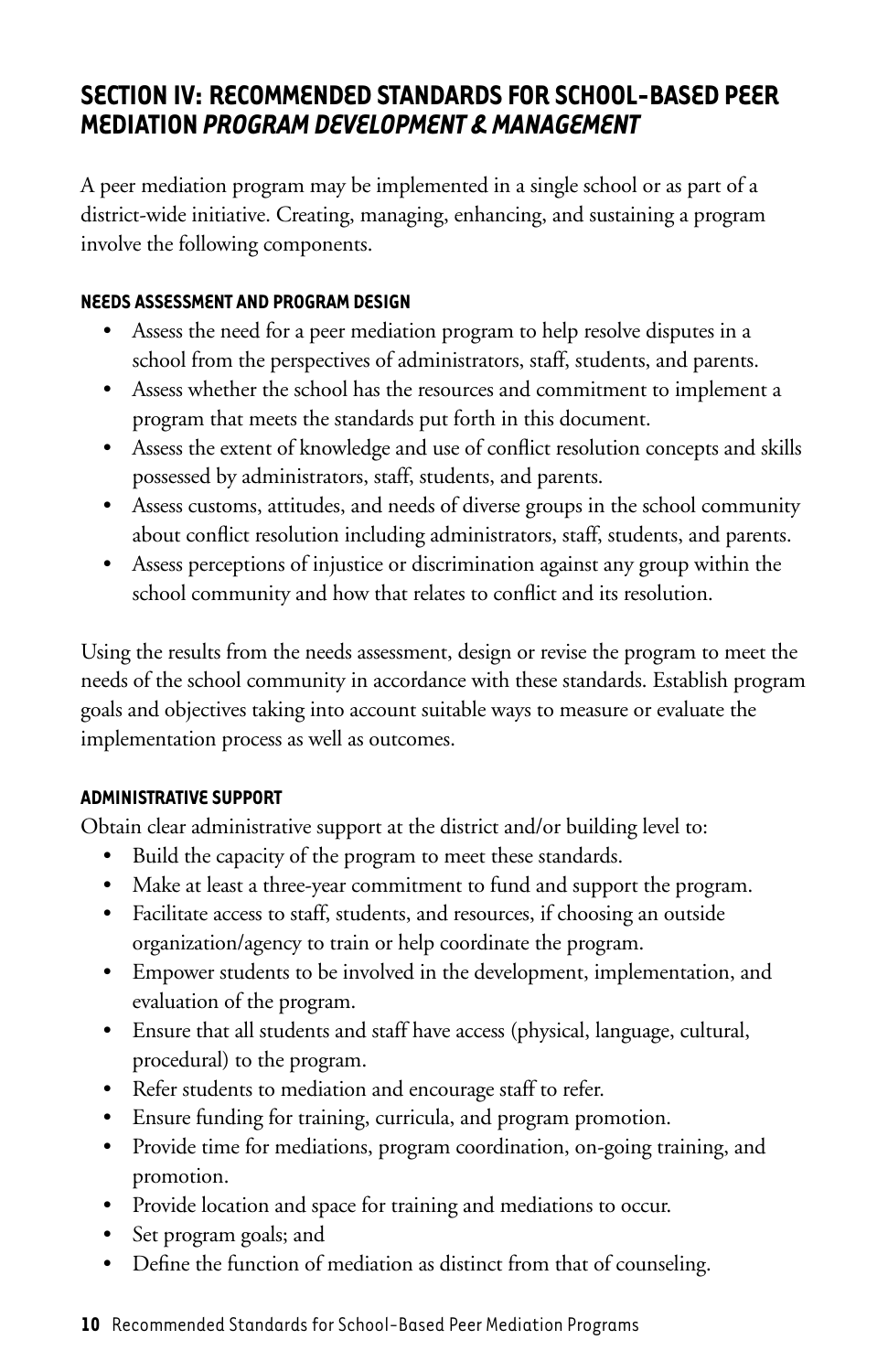#### **Staffing**

Every program needs an adult on-site Program Coordinator who is responsible for administering the peer mediation program and supervising and debriefing student mediators. A single person or a team of people who share the tasks and responsibilities may fill these functions. (See Section IV for Program Coordinator qualifications.) Students may assist with coordination under the supervision of the Program Coordinator.

- The Program Coordinator (or the peer mediators they supervise) receives referrals, determines each case's suitability for mediation, schedules the session, assigns mediators to the case, maintains records and follows-up with the disputants to determine if they are upholding their agreement and if they are satisfied with the program.
- The Program Coordinator supervises the mediators during the mediation, either in the same room or nearby, debriefs them after the mediation and provides on-going training and support.
- Program Coordinators must be trained mediators.
- The Program Coordinator supports the peer mediators so that they uphold the Model Standards of Conduct for Peer Mediators (Section II).
- The Program Coordinator is ultimately responsible for ensuring that mediations are based on the principles of self-determination, voluntary participation, impartiality, mediator competence and confidentiality.

Programs also need access to the services of a Trainer, Educator of Trainers and/or an Advanced Practitioner to provide initial and on-going training to the Program Coordinator and the student mediators. A single person may meet the qualifications to be and fulfill the functions of a Program Coordinator and either a Trainer, Educator of Trainers or Advanced Practitioner. The person who trains school staff and students may be a school district employee or staff from an outside organization. In this document, these titles are used to explain the different responsibilities and expertise of individuals working in peer mediation program. (See Section IV for Trainer, Educator of Trainers or Advanced Practitioner qualifications.)

- Trainers train students to mediate in a peer mediation program.
- Educators of Trainers coach and train Trainers, Program Coordinators and student mediators.
- Advanced Practitioners train at all levels and all ages.
- A district-level Educator of Trainers or Advanced Practitioner provides training for staff and student mediators, maintains district-wide records, advocates for programs, coordinates among the programs and supports the on-site coordinators.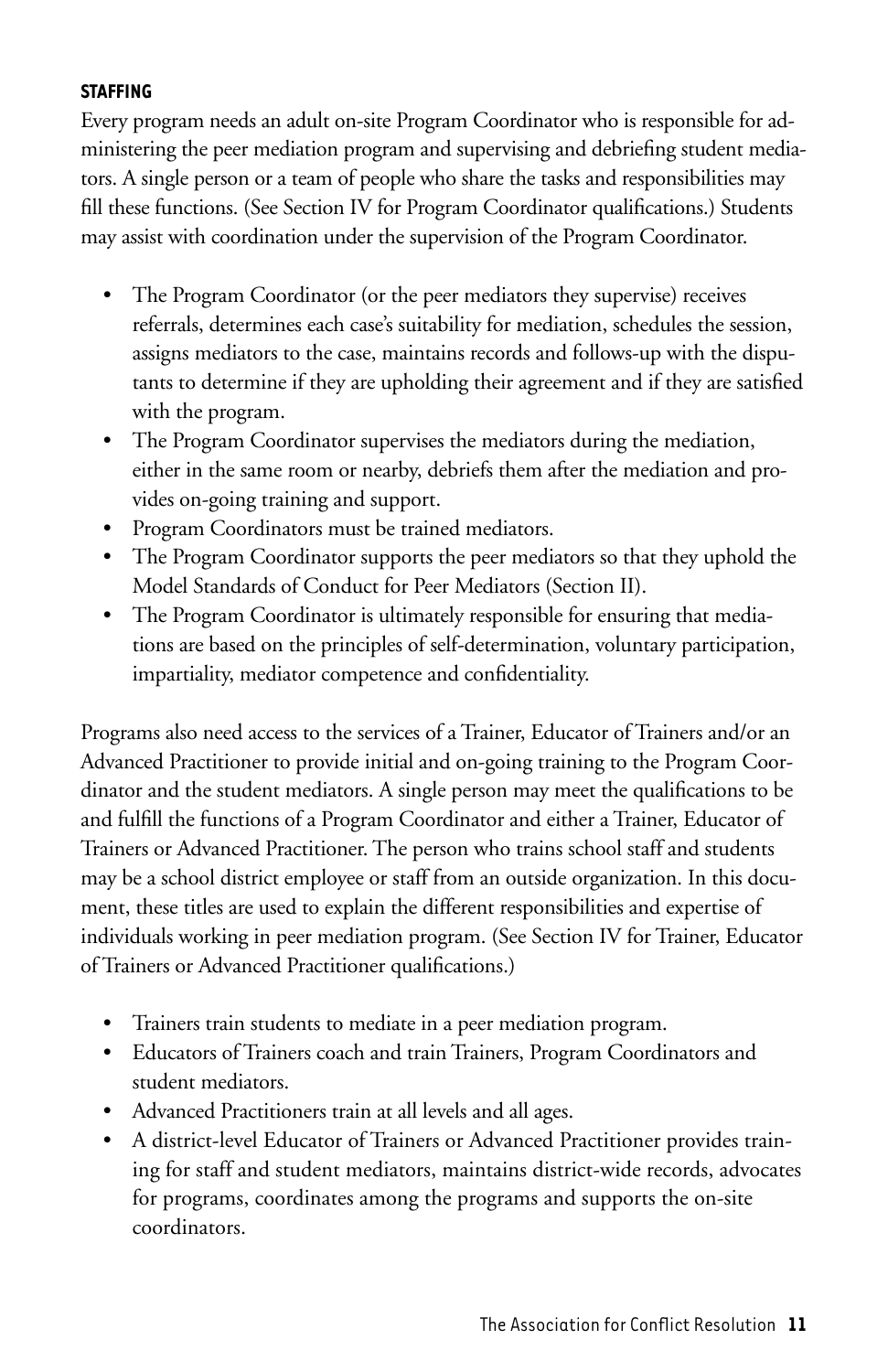#### **Program Models**

The Program Coordinator, in collaboration with administrators and trainers, chooses the program model(s). These can change as the program develops.

#### **Philosophical and theoretical styles**

Programs can choose to train students in a style of mediation, such as the problem solving/facilitative, transformative, social justice, or narrative style. Peer mediation may also be a part of a restorative justice or victim/offender program.

#### **Structural models:**

- Cadre Model: A group of students is selected and trained to be mediators.
- Whole Classroom or School Model: Skills are taught to all students in the class or school, and all students have the opportunity to mediate conflicts with their classmates.
- Combination of the above models.

#### **Scheduling models:**

- Mediators on call: The Program Coordinator has the mediators' schedules and calls them shortly after a referral is made. Mediators and disputants are allowed to miss class (or certain classes) for the mediation.
- Scheduled hours: The mediators are stationed in the mediation room during certain times each day or each week. If there are no cases, the mediators may do role-plays, training with the coordinator, program tasks, or schoolwork.
- Playground: The mediators are scheduled to be on duty during recess times on the playground. If they see a problem arising or if a conflict is referred to them, they can mediate the situation on the spot. Trained playground aides or coordinators supervise the mediators.
- Combination of the above models

#### **Policies**

#### **School Policies:**

School disciplinary policies should include peer mediation as an option for resolving incidents brought about by interpersonal, intergroup, or institutional disputes. For mediation to be a viable option, certain circumstances are necessary. These include voluntary participation, a safe and respectful environment, a reasonable balance of power between the disputants, and the willingness of both parties to take responsibility for resolving the dispute.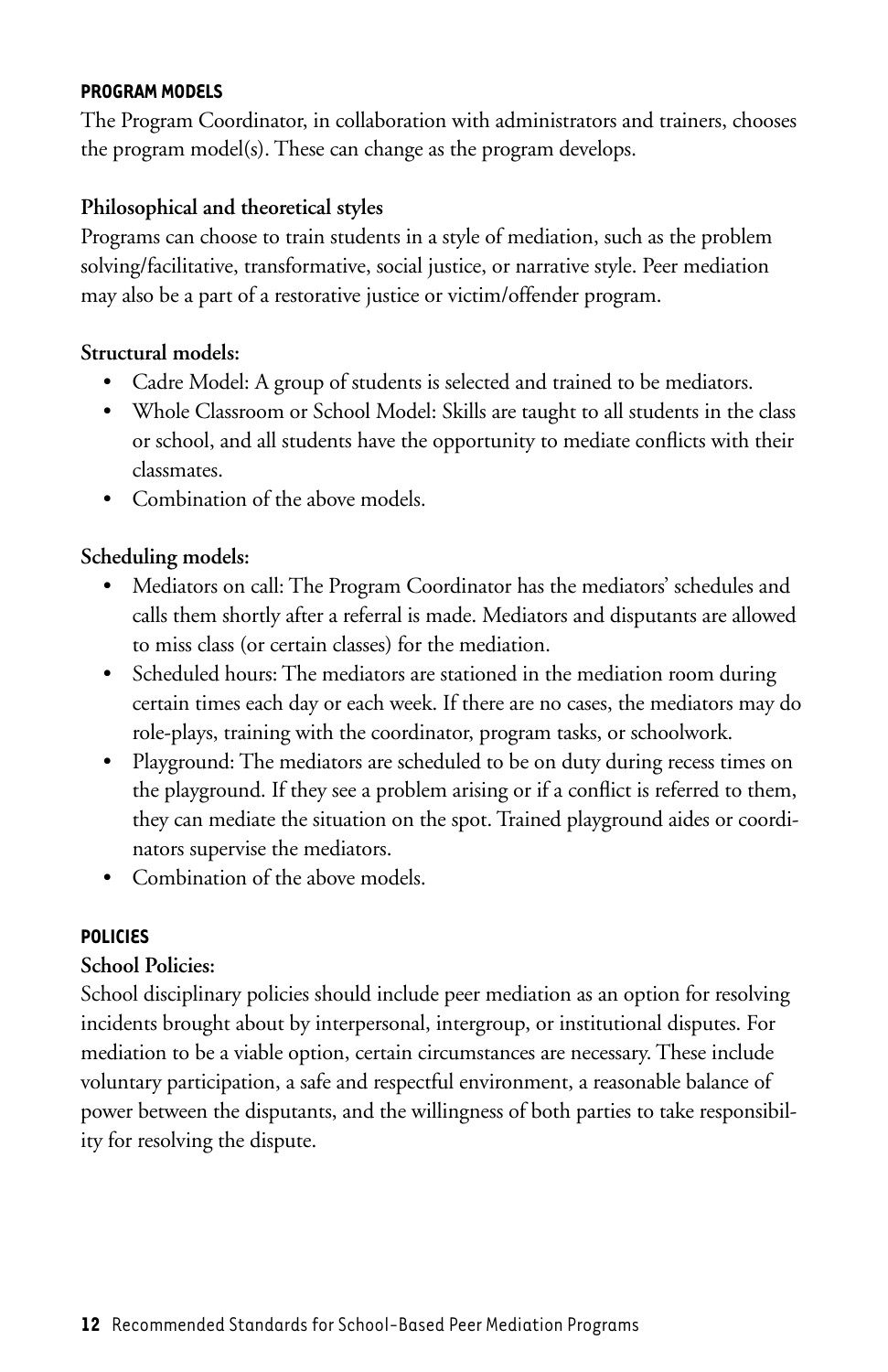The following issues belong in school policies pertaining to peer mediation programs.

- *Clarification of the types of disputes that are appropriate for mediation*. Peer mediation is appropriate for increasing communication and understanding between parties, improving relationships, and facilitating the negotiated resolution of behavior related to an interpersonal, intergroup, or institutional conflict. Mediation programs can accept conflicts dealing with difficult topics such as race, religion, sexual orientation, gender, or personal beliefs, as well as issues such as relationships and property. If specifically trained, student mediators may mediate the more difficult cases, or adult mediators may mediate, or co-mediate these disputes with a student mediator. Incidents involving drugs, weapons, other illegal behaviors, abuse, harassment, or bullying do not meet these criteria, are not appropriate for mediation, and need other types of interventions.
- *Referral to the program.* When students' conflicts do not need disciplinary intervention, they may be referred directly or self-referred to the school mediation program. In the case that a conflict involves behaviors that violate the schoolís disciplinary code, school policy dictates the consequences; in addition, the interpersonal issues that caused the conflict may be mediated. Even though students may be referred to mediation by administrators, the principles of voluntary participation, self-determination, and confidentiality still apply.
- *Monitoring*. An adult presence is required either in the room or nearby to monitor mediations involving only students.
- *Confidentiality.* The parties may specify in their agreement if and with whom they want the verbal or written agreement shared and who will be responsible for doing that. The Program Coordinator is obligated to keep confidential what was said or done in a mediation if they were present or what was reported by the mediators during debriefing except any information that is an exception to confidentiality.
- *Co-mediation.* Peer mediation programs use a co-mediation model for student disputes in which at least two mediators work together. Mediation can also be an appropriate strategy for resolving behavior issues between a student and a teacher or other adult in the school if both parties agree to the mediation. A co-mediation team of a qualified adult and qualified student mediator may mediate adult-student disputes.
- *Adult-adult mediations.* Qualified adult mediators can mediate disputes between adults in the school setting, such as those involving administrators, teachers, other staff, and parents. Peer mediators do not mediate disputes involving only adults.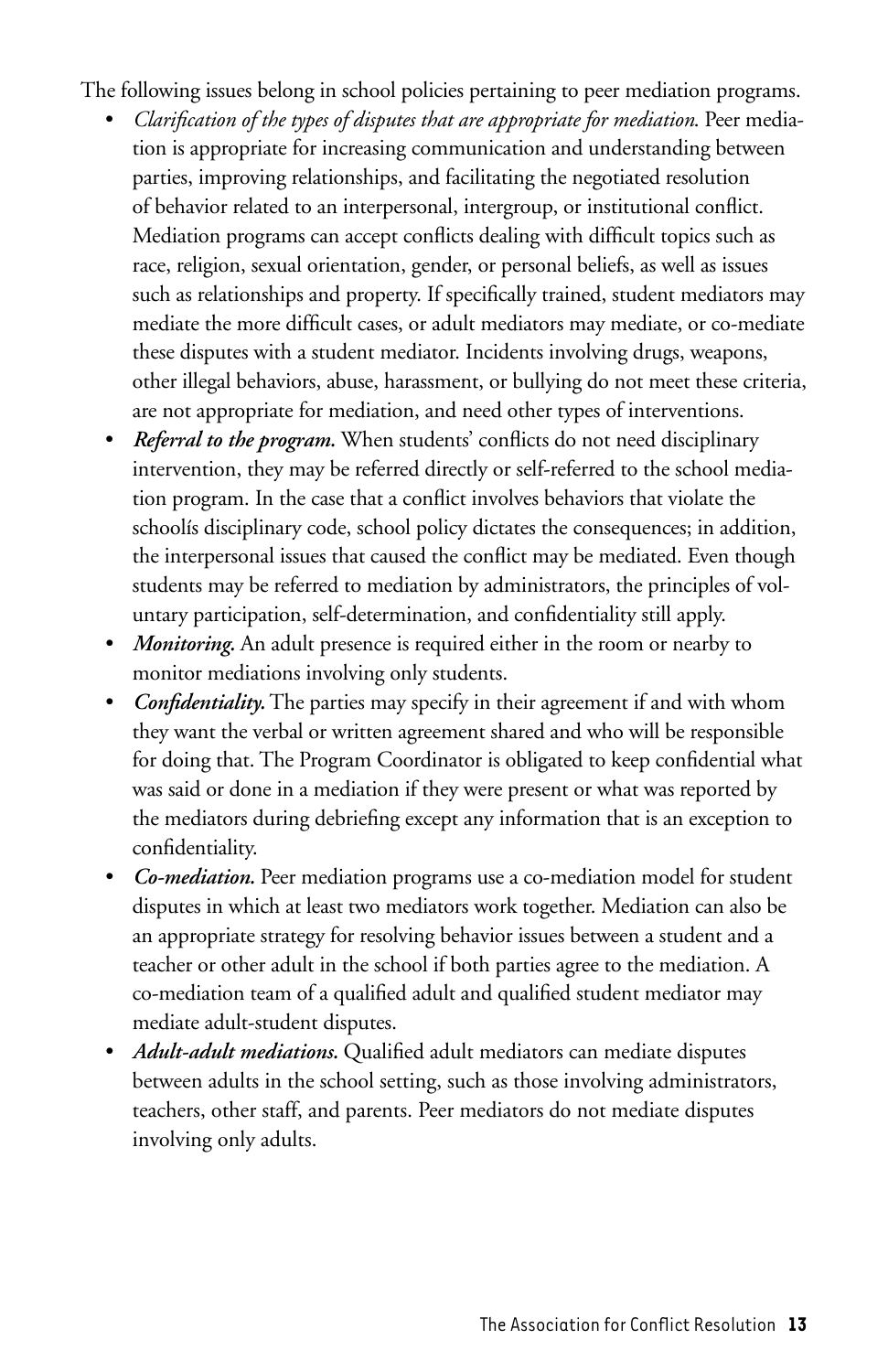#### **Policies Concerning Student Mediators:**

Mediators are considered to be role models for other students, and as such, are expected to follow school rules, mediation program policies and procedures and to bring their own interpersonal conflicts to mediation when needed. Nonetheless, students with prior behavior problems or disciplinary referrals can be accepted into the mediation program, and they often become excellent mediators.

Policies that deal with student mediator behavior are clearly explained to the mediators. They include the following and any other issues deemed necessary by the school or district:

- Adherence to the Model Standards of Conduct for Peer Mediators (Section III) and
- Program and school responsibilities.

#### **Procedures**

The Program Coordinator establishes efficient operating procedures to encourage referrals to the program and use of the program, provides structure and support for mediators, and builds a strong program. The coordinator develops an action plan with timelines and responsibility for implementing and maintaining the program. Depending on the age and abilities of the student mediators, they can be responsible for establishing and implementing many procedures.

#### **Selection of Student Mediators**

- The peer mediation team reflects the diversity of the school's community in all senses, including age, race, ethnicity, gender, sexual orientation, language, ability, academic standing, socio-economic status, and interests, so that all students feel comfortable participating in the program.
- The selection process can include teacher, student, and self-referrals; an interview; a written application; teacher recommendations; and parent permission.
- The selection committee can include current mediators, the Program Coordinator(s), and other members of the school community.
- The selection committee establishes the criteria for selection, which can include willingness and ability to participate in training, communication and problem solving skills, responsibility, honesty, commitment, enthusiasm, flexibility, ability to maintain confidentiality, special talents, such as bilingual skills, and contribution through life experience to the overall diversity of the mediation program.

#### **Program Promotion**

Coordinators ensure that information about program purpose, goals, benefits, procedures, and outcomes is communicated to a variety of audiences, including administration, staff, peer mediators, disputants, other students, parents, and the local community. This is done on an ongoing basis and is essential to program success.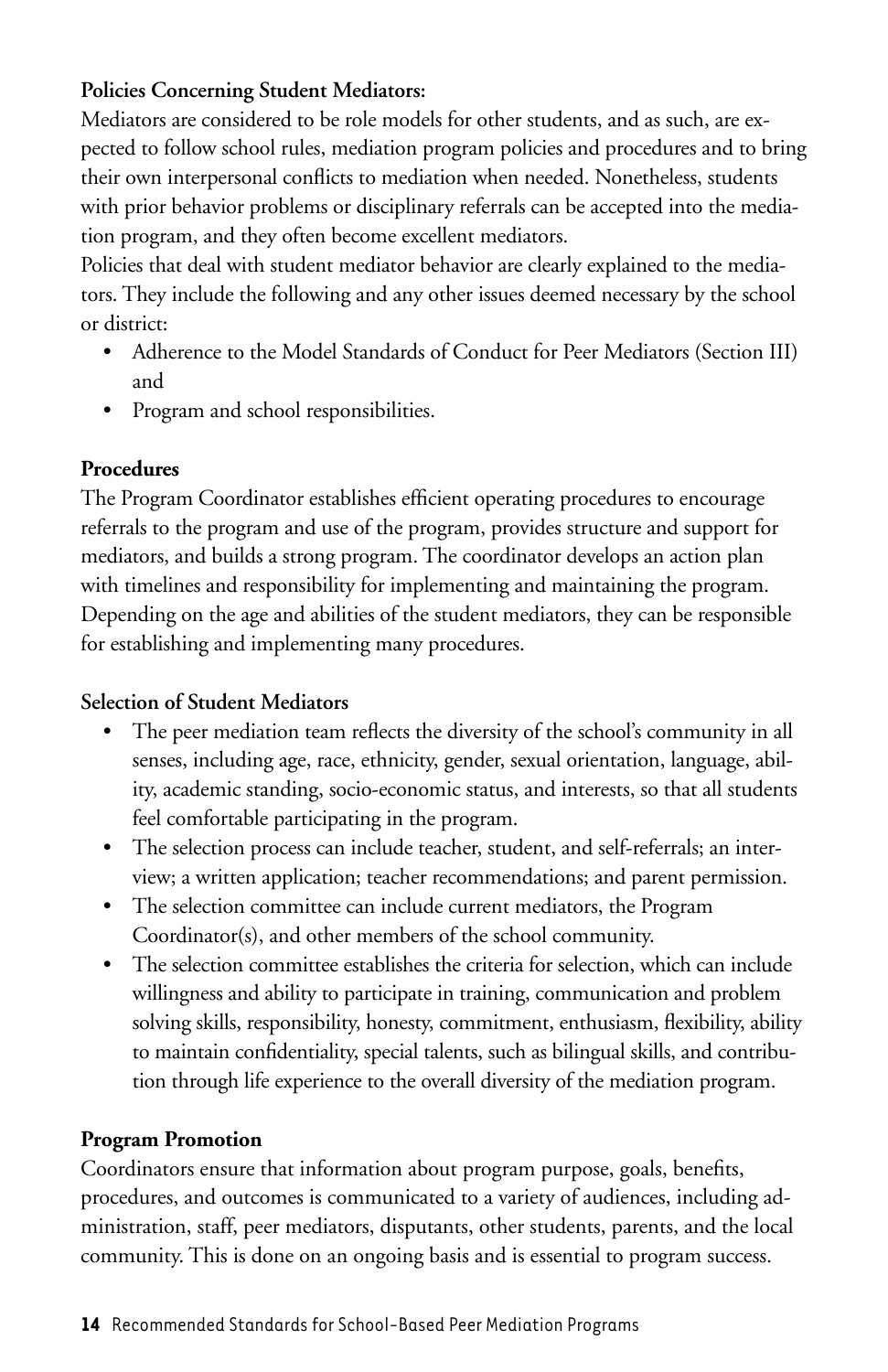#### **Sustainability**

Schools strive to maintain the high quality of the program. Retaining a committed, enthusiastic person or team to coordinate the program is crucial to sustainability. In addition, they may incorporate the following:

- Adapting the process to meet the needs of diverse groups;
- Advanced training for the coordinator and mediators;
- Community outreach;
- Fundraising;
- In-service presentations to new staff;
- Integration of conflict resolution concepts and skills into school curricula;
- Networking with programs at other schools;
- Presentations, workshops and training at conferences, other schools, community functions, etc;
- Small- and large-group mediation with appropriate training and skills;
- Special events to acknowledge and sustain the mediators; and
- Teacher-student mediation, with appropriate training and skills.

# Q

# **"Being a peer mediator has helped me**

### **become a much better communicator."**

– 4th grader PS 230 Brooklyn,NY

# Ó

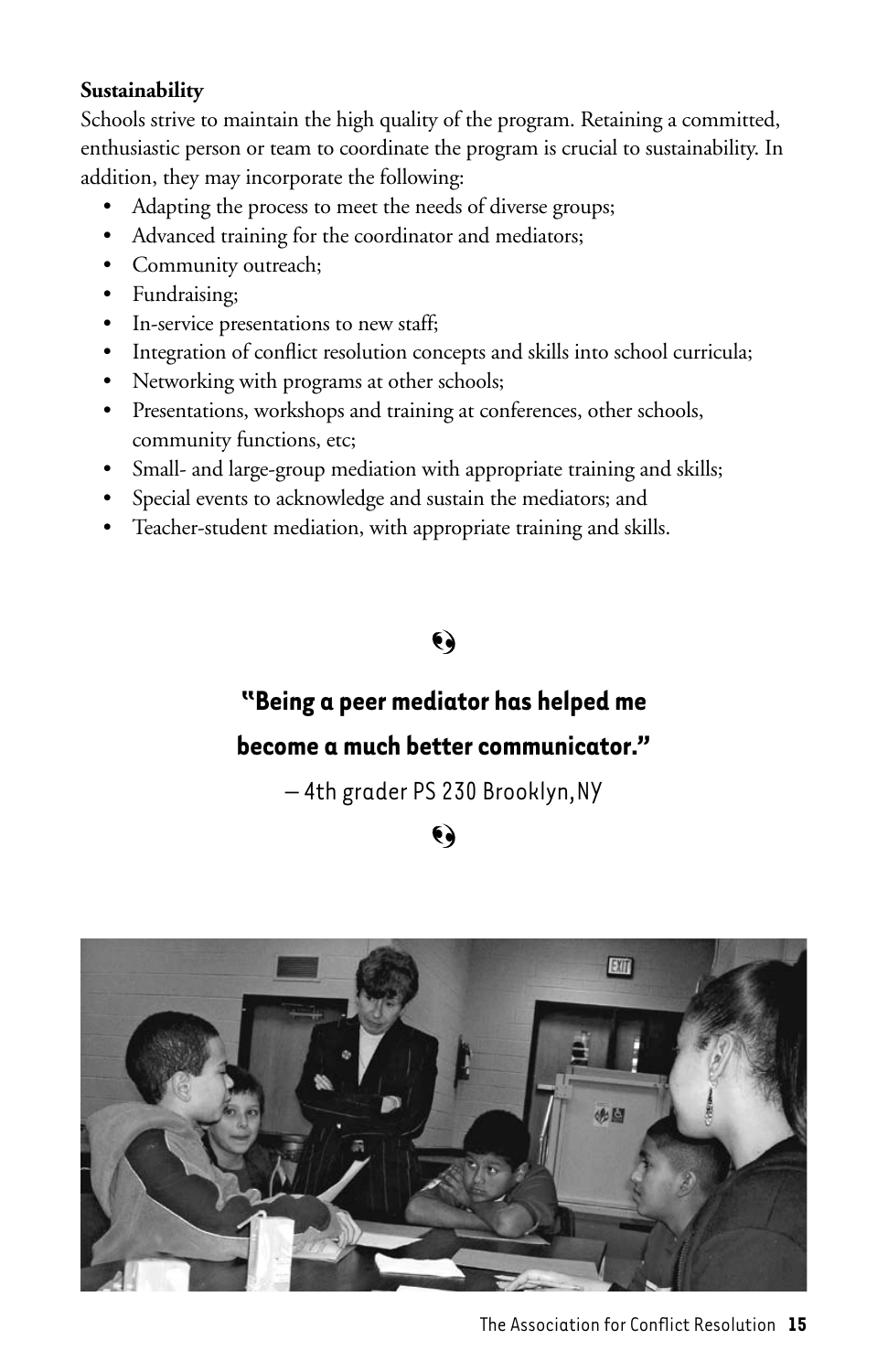## **Section V: Recommended Standards for** *Training* **for School-Based Peer Mediation Programs**

#### **Training for Student Mediators**

A successful peer mediation program requires several levels of training and support. The proficiency of student mediators may range from basic to advanced. A peer mediator with basic training and skills has the ability to succeed as a member of a peer mediation team. A peer mediator with advanced training and skills can use a variety of conflict management processes and serve as a mentor to other peer mediators. The qualifications of trainers are explained later in this section. Evaluation is an important part of training and is covered in Section VI of this document.

#### **Training Techniques and Methods**

Student training consists of a variety of teaching methods to accommodate different learning styles, including, but not limited to presentations, demonstrations, modeling, interactive and written exercises, role-plays, and various media. The method of training is as important as the content. A diverse training team reflecting, as much as possible, the diversity of the students being trained is recommended. Training includes information on working with diverse groups, as well as being mindful of social justice issues around gender, race, class, language minorities, ethnicity, religion, sexual orientation, etc.

#### **Training Content for Student Mediators**

Student mediators conduct mediations for their peers and work with the coordinator to manage a peer mediation program for the school. At a minimum, their initial training content includes the items listed below, as developmentally appropriate. These standards reflect the necessary content for a program using the facilitative/problemsolving model. In cases where another model is used (i.e. transformative, narrative, restorative, social justice, etc.), please refer to one of the organizations that train in that model.

#### 1. Conflict

Peer mediators will be able to:

- a) Define conflict and its benefits.
- b) Differentiate among different conflict resolution styles.
- c) Describe different types of conflict.
- d) Recognize different points of view.
- e) Identify bias in communication.
- f) Apply prejudice-reduction strategies.
- g) Describe power and inequity in relationships.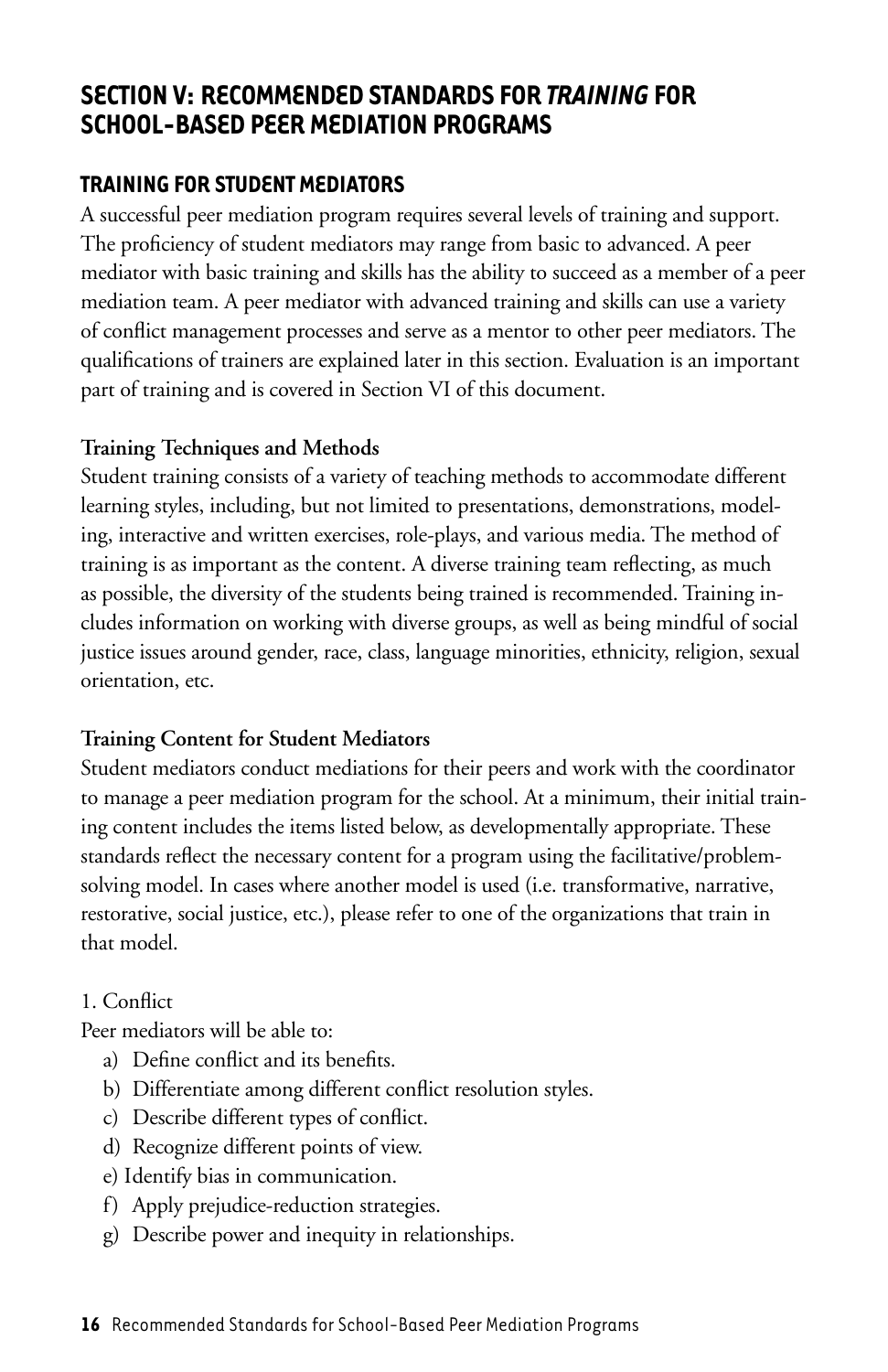- h) Use strategies for equalizing power.
- i) Recognize ways that cultural groups in the school population view and handle conflicts.
- j) Identify appropriate issues for peer mediation.

#### 2. Communication

Peer mediators will be able to:

- a) Explain why effective communication is important.
- b) Describe the components of non-verbal communication.
- c) Identify good and poor listening skills.
- d) Apply active listening skills (e.g., I-messages, paraphrasing, restating, summarizing, clarifying, reflecting, reframing, encouraging, listening for feelings).
- e) Apply appropriate questioning strategies, including open-ended questions.
- f) Reframe inflammatory statements into neutral language.
- g) Recognize culturally diverse styles of communication and negotiation.

#### 3. Mediation

Peer mediators will be able to:

- a) Define mediation.
- b) Explain the preliminary assumptions (voluntary participation, confidentiality, neutrality, etc.) about mediation.
- c) Apply mediation ground rules.
- d) Follow the steps or stages of a mediation process.
- e) Analyze conflicting points of view (including diverse perspectives and perceptions, etc.).
- f) Identify positions, interests, and issues in a conflict.
- g) Guide disputants in generating options and applying brainstorming strategies.
- h) Guide disputants in synthesizing potential solutions.
- i) Help parties choose a resolution.
- j) Create a written agreement that is specific, realistic, etc.
- k) Work effectively with a co-mediator.
- l) Identify techniques for handling anger and other strong emotions.
- m) Apply skills relating to other issues (remaining neutral, building trust, cooperation, giving affirmation as appropriate, etc.).

#### 4. Program Policies and Procedures

Peer mediators will be able:

- a) Describe program-specific policies and procedures. See Program Development and Management (Section IV).
- b) Apply the Model Standards Conduct for peer mediators (Section III).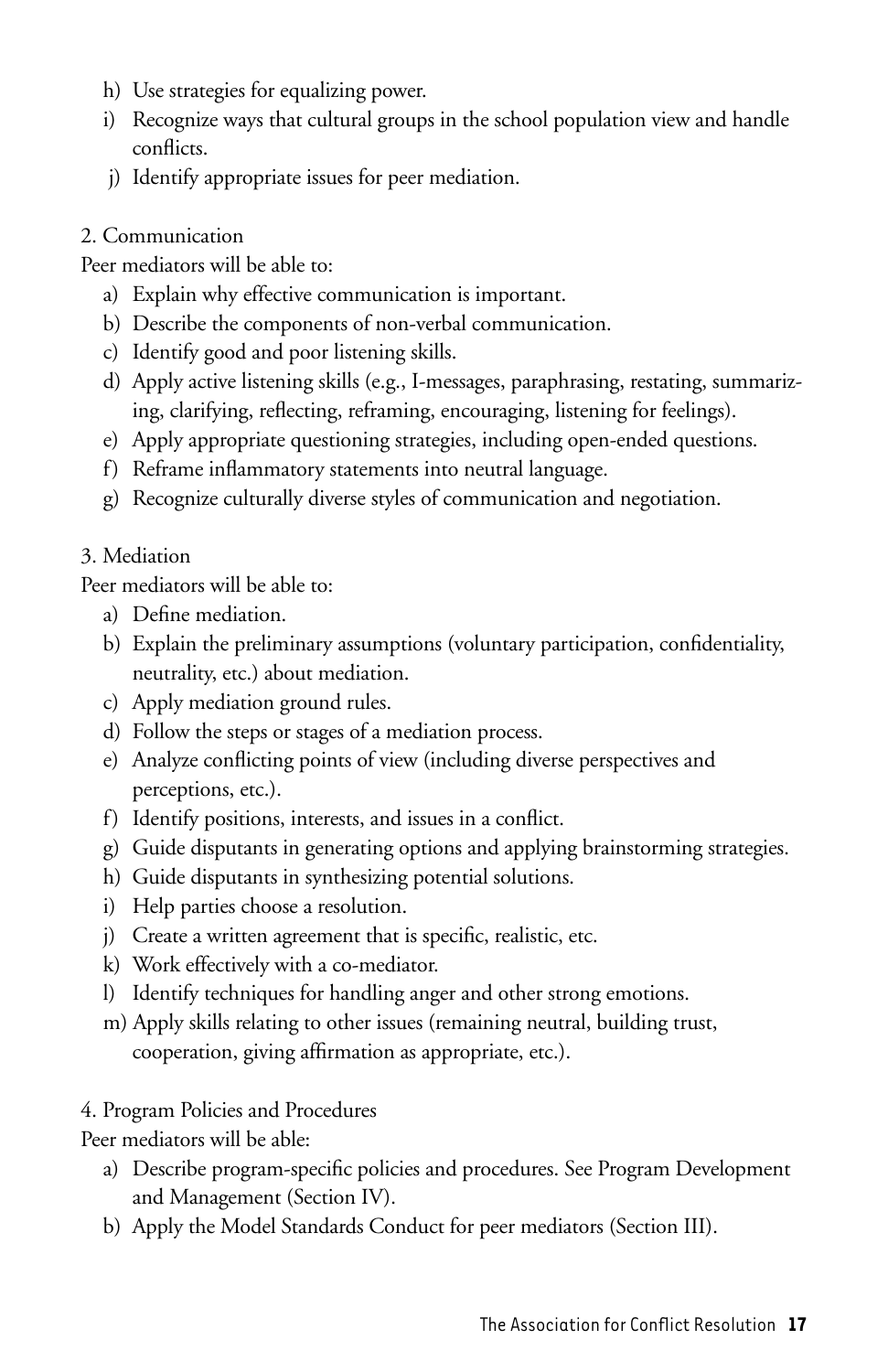#### **Length of Training**

The schedule for training student mediators is planned to accommodate a particular school's schedule and the age and developmental level of the students. For example, a training for elementary students might be conducted in 90-minute sessions over a several week period while a training for high school students might be done in fullday sessions over a one- or two-week period.

The hours below reflect a minimum total of time needed for the students to be prepared to mediate. Length of session and span of time are determined by the trainers in consultation with the Program Coordinator and relevant school staff. Students are expected to attend the training in its entirety. Schools in which conflict resolution or violence prevention training has already taken place may fall at the lower end of the number of hours below:

- 1. Elementary: 12-18 hours
- 2. Middle School: 12-18 hours
- 3. High School: 15-20 hours
- 4. Ongoing Mediator Training: 12 plus hours per year

When student mediators move from elementary to middle school and from middle to high school, they receive additional age-appropriate training that builds on what they have learned previously and enhances their skills and knowledge of the mediation process.

#### **Ongoing Mediator Training**

Program Coordinators and Trainers look at the specific needs of the program to develop ongoing mediator training. This training covers such topics as:

- a) Additional bias awareness and cultural competence;
- b) Difficult situations;
- c) Power issues;
- d) Problem solving skills;
- e) Reflective practice (critiquing one's own work as a mediator);
- f) Student mediator involvement in program coordination, including intake and case management;
- g) Representing and marketing the peer mediation program and the field;
- h) Review and reinforcement of skills taught in the mediation training;
- i) Teambuilding;
- j) Adult-student mediations:
- k) Coaching other mediators;
- l) Multi-party disputes or group facilitation; and
- m) Using technology resources or multimedia (i.e. online dispute resolution).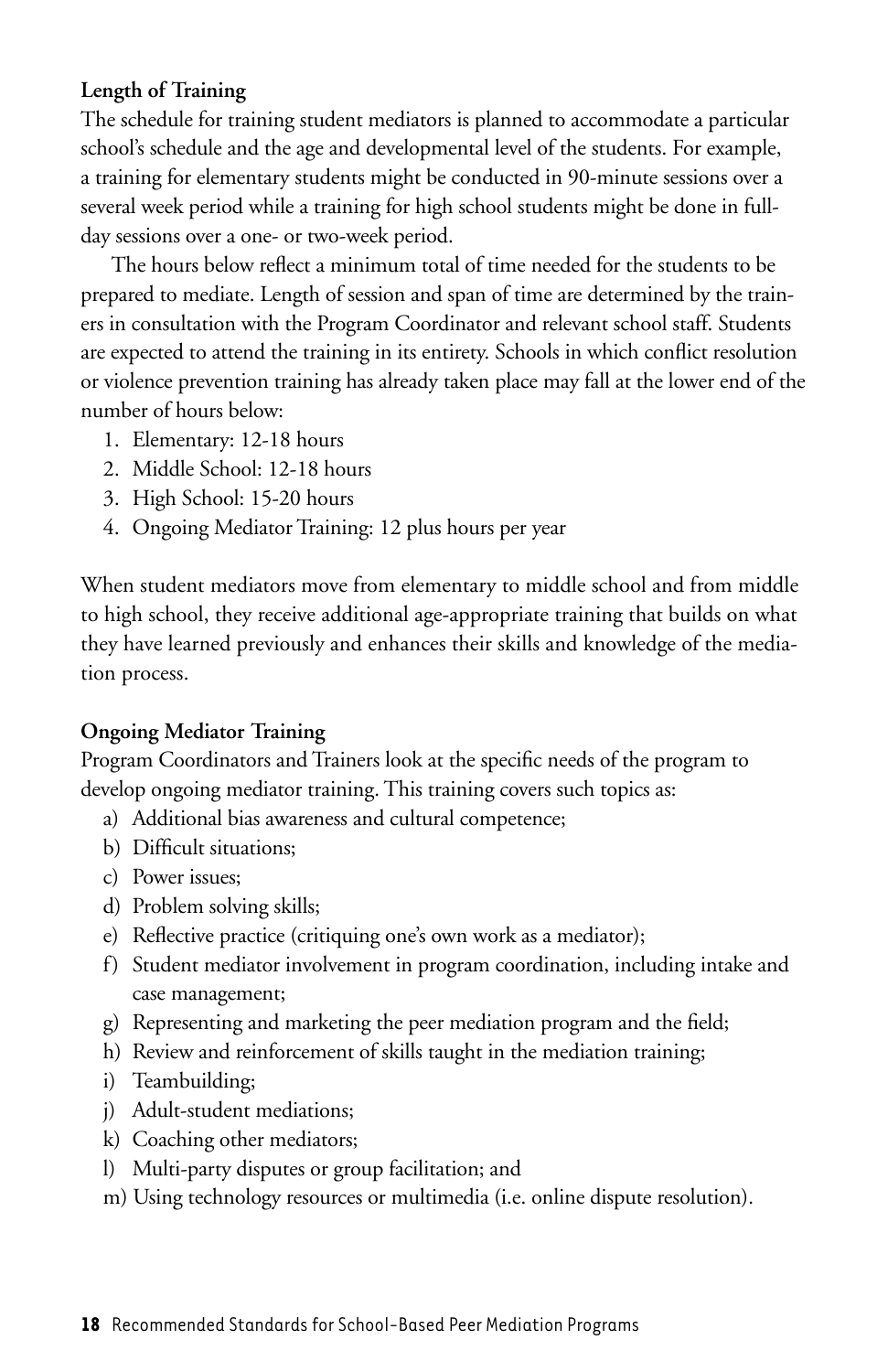#### **Professional Development for Adults**

Every peer mediation program needs a qualified, adult Program Coordinator. Additionally, every program needs to have access to a qualified mediation Trainer(s). In order to train Coordinators and Trainers in peer mediation, schools need access to Educators of Trainers and Advanced Practitioners (In this document, these titles are used to explain the different responsibilities and expertise of individuals working in a peer mediation program). In some settings, a single person may perform more than one of these roles. Students can perform some of the functions of Program Coordinators and Trainers. Outside trainers can be brought in as needed. The minimum knowledge, skills, and experience necessary to perform the functions of each of these are detailed on the following pages and should be covered in any preparatory training for the position.

#### **Program Coordinators**

Program Coordinators are responsible for administering and maintaining the peer mediation program, as well as supervising and debriefing student mediators. The coordinator may be a single person or a team of people who share the tasks and responsibilities. Ideally, coordinators are not responsible for administering school wide discipline in order to keep separate the school's discipline and mediation functions. Program Coordinators are trained mediators. The student training may serve as the mediation training component for Program Coordinators and other interested school staff. Each program needs a Program Coordinator. Program Coordinators also need training or experience in program and student supervision; diversity and equity issues in program management and conflict resolution; and complex confidential and disciplinary issues.

By the end of their preparatory training, Program Coordinators should be able to:

- Uphold these Recommended Standards for School-Based Peer Mediation Programs.
- Mediate disputes by documenting completion of student or adult mediation training.

Program Promotion and Advocacy

- Commit personally to program creation and support.
- Foster administrative, faculty, student, and parent support.
- Advocate the benefits of a mediation program.
- Articulate the goals of the program.
- Promote the mediation program.
- Explain the role of mediation in the school as part of a comprehensive violence prevention, school safety, or school climate improvement plan.
- Generate ideas for sustaining successful programs.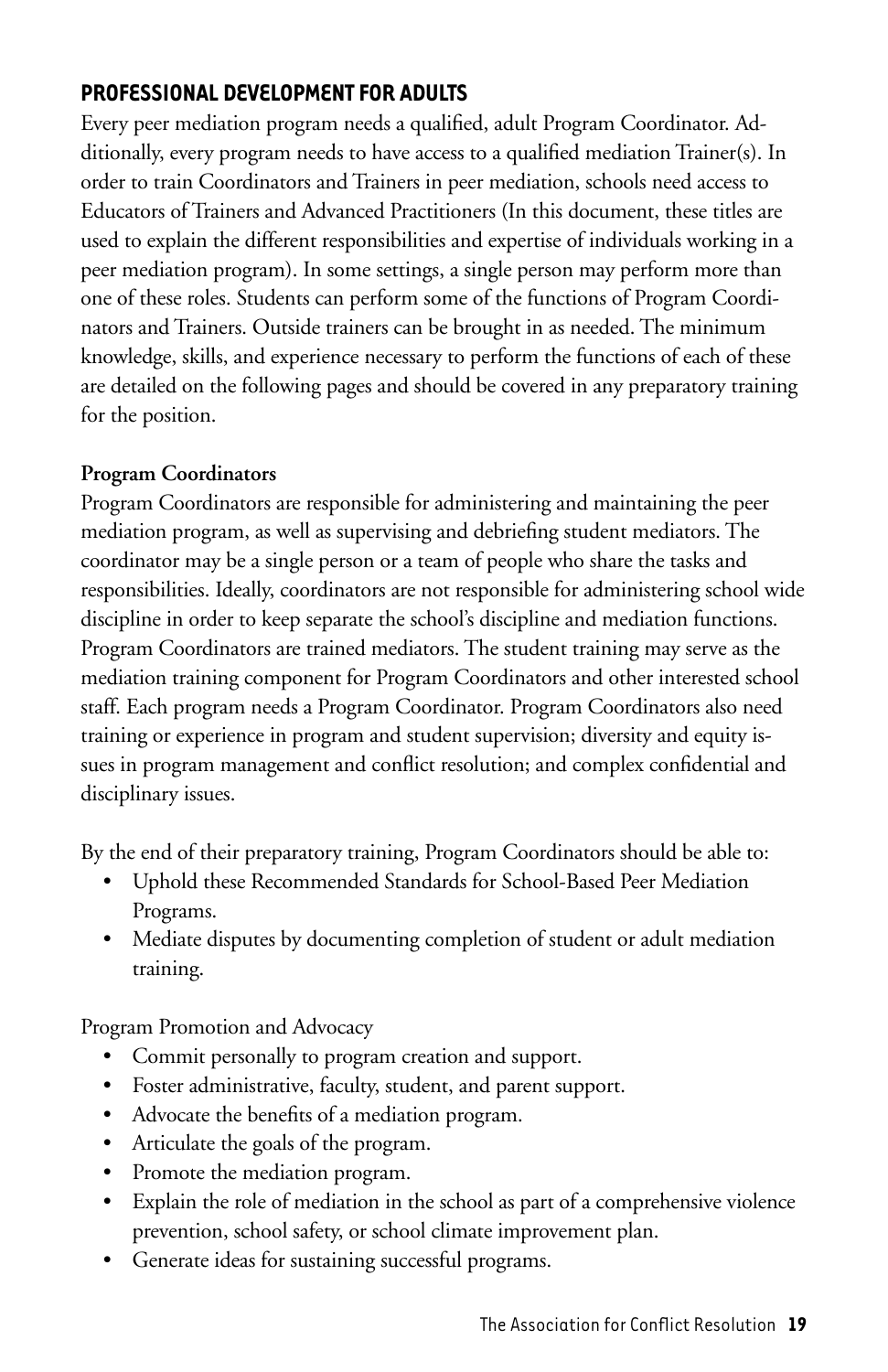Program Management

- Ensure a needs assessment is conducted.
- Schedule time to implement the program.
- Access resources, services, and advanced training available to support the program.
- Establish new or maintain current policies, procedures, and forms.
- Handle intake and case management.
- Manage program budget.
- Maintain necessary records.

Work with students

- Recruit and select students.
- Empower students to coordinate the mediation program, as appropriate developmentally.

Commitment to meeting needs of diverse groups

- Demonstrate personal understanding of own biases and efforts at prejudice reduction.
- Work with student mediators on understanding diverse groups, bias awareness, and prejudice reduction.
- Incorporate into the program the needs of diverse groups in the school community.

#### **Trainers**

Trainers train students to mediate in a school-based peer mediation program. As part of their preparation, Trainers have completed a 20–40 hour mediation training and have demonstrated effective training and facilitation skills. Students who are Trainers should meet the following criteria and also be experienced mediators.

Training consists of a variety of teaching methods to accommodate different learning styles, including, but not limited to presentations, demonstrations, modeling, interactive and written exercises, role-plays, and various media. The method of training is as important as the content. A diverse training team, reflecting, as much as possible, the diversity of the participants being trained is recommended. Training includes information on working with diverse groups, as well as being mindful of social justice issues around gender, race, class, language minorities, ethnicity, religion, and sexual orientation.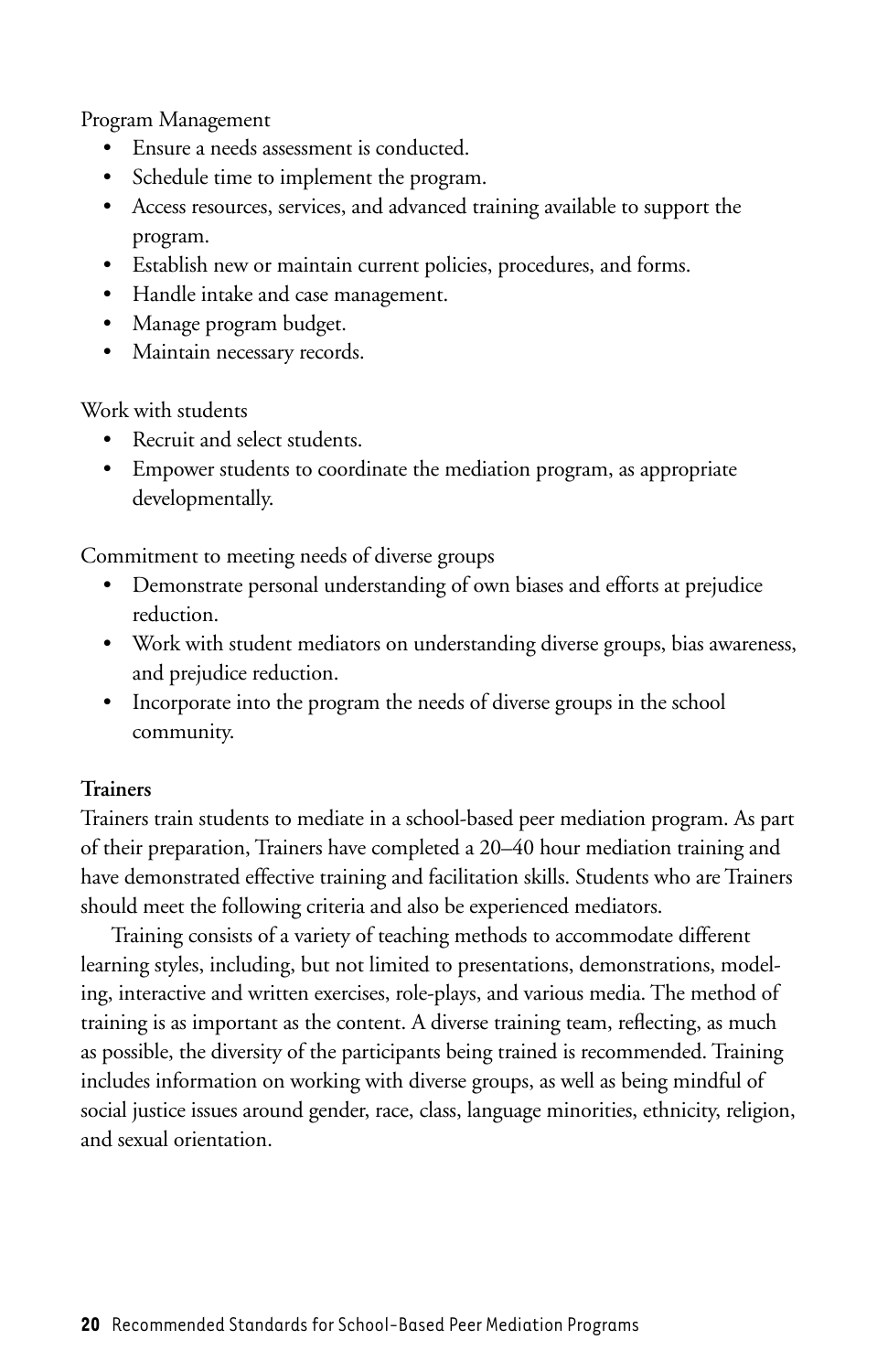By the end of their preparatory training, trainers should be able to:

- 1. Work effectively with students.
- 2. Mediate competently.
- 3. Teach the overall mediation process.
- 4. Teach all peer mediation skills.
- 5. Identify bias and prejudice.
- 6. Offer strategies for mediators to reduce their own biases and prejudice.
- 7. Teach mediators how to discuss issues of diversity and inequity during a mediation if disputants have these as issues.
- 8. Teach mediators how to reduce the negative effects of bias and prejudice during a mediation.
- 9. Facilitate student learning effectively using a variety of interactive teaching methods to accommodate different learning styles:
	- a) Brainstorming,
	- b) Coaching,
	- c) Group work,
	- d) Modeling,
	- e) Presentation,
	- f) Role plays,
	- g) Student input, and
	- h) Multimedia-based learning.

#### **Educators of Trainers**

Educators of Trainers coach and train Trainers, Program Coordinators, and student mediators. They can evaluate, select, and coach others including students to become Trainers. They also help set up programs, monitor progress, and deal with special situations or problems. Although these Educators of Trainers may be outside trainers, school districts may want to hire qualified people to fill this role within the district.

An Educator of Trainers meets the following requirements:

- 1. Possesses Program Coordinator and Trainer skills and knowledge.
- 2. Completed two years of experience as an effective Trainer.
- 3. Completed a basic adult mediation course.
- 4. Mediated or observed at least five adult mediations.
- 5. Continues to receive advanced training (university courses, workshops, conferences, district-sponsored professional education) in peer mediation, conflict resolution, or adult mediation.
- 6. Trained and experienced in diversity and equity issues as they relate to conflict resolution.
- 7. Networks with other conflict resolution trainers and professionals.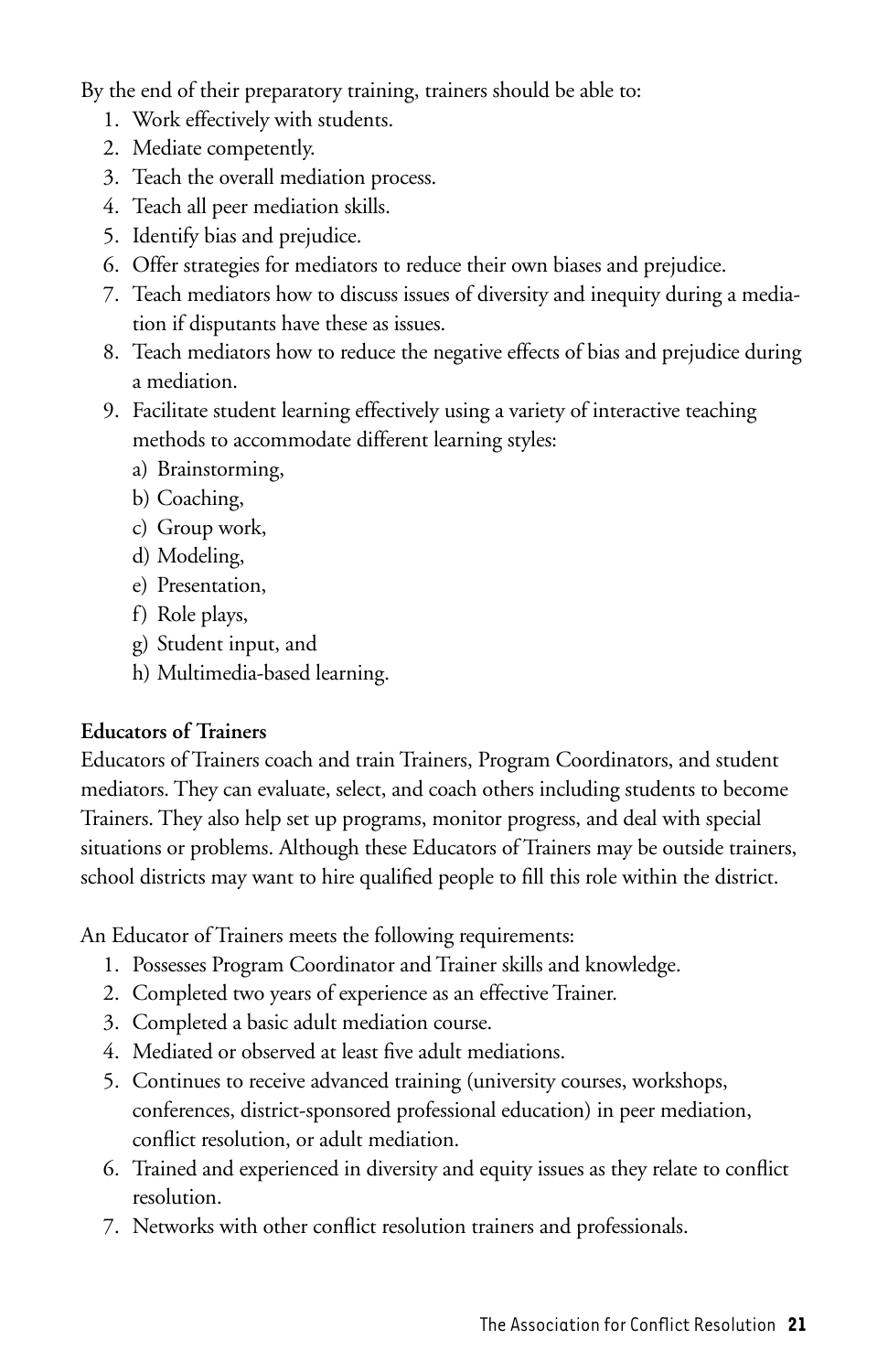- 8. Able to guide Trainers and Program Coordinators to information and resources on issues such as the following:
	- a) Bullying prevention,
	- b) Conflict resolution education,
	- c) Conflict resolution theory,
	- d) Dynamics of classroom management,
	- e) Funding,
	- f) Negotiation and facilitation,
	- g) Online dispute resolution,
	- h) Peace education,
	- i) Problem-solving skills and methods, and
	- j) Social justice and advanced diversity issues.

#### **Advanced Practitioners**

Advanced Practitioners train at all levels and all ages. The Advanced Practitioner is a resource for other trainers, programs in trouble, large-scale programs, and complex program designs.

An Advanced Practitioner meets the following requirements:

- 1. Possesses all Educators of Trainers skills and knowledge.
- 2. Developed expertise in the field of mediation, peer mediation, conflict resolution, professional development models and/or multicultural education.
- 3. Worked with peer mediation programs at least five years.
- 4. Designed a portfolio of training materials, conference presentations, and advanced workshops related to effective peer mediation training and program coordination.
- 5. Demonstrated an understanding of a systematic process for training and evaluating student mediators, Program Coordinators, Trainers and Educators of Trainers.
- 6. Capable of ongoing monitoring and evaluation of peer mediation programs.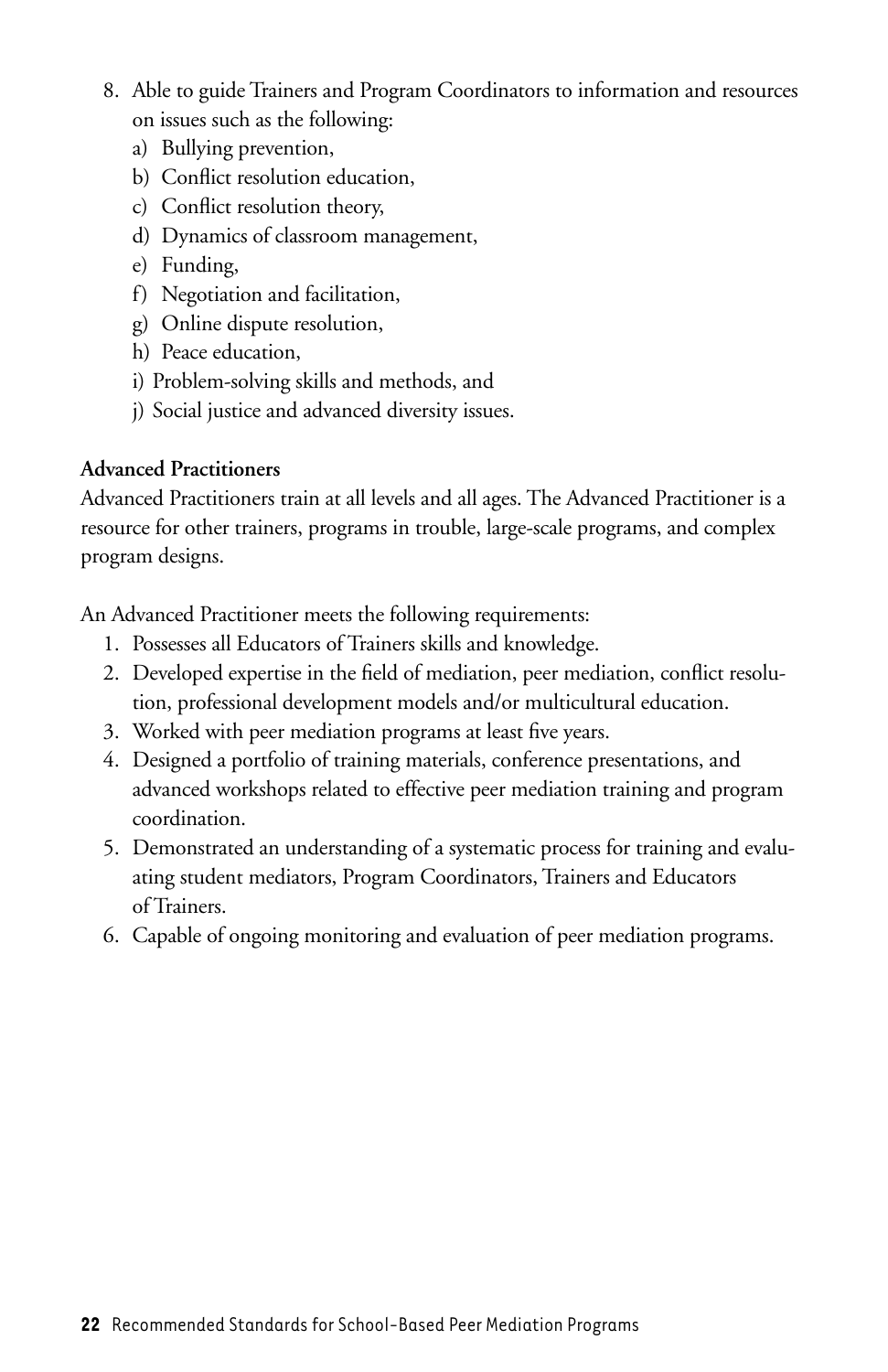# **Section VI: Recommended Standards for Evaluation**

Evaluating program effectiveness is an essential component of a peer mediation program. It is important for program improvement and sustainability, promotion of the program to school and community, and reporting to funders and stakeholders.

#### **Program Evaluation**

School mediation programs should be evaluated based on accomplishing the standards listed in this document. This can be a program self-assessment, evaluation by the school district, and/or outside evaluation. Every evaluation or assessment should involve both students and adults. Deciding on the program goals and objectives is the place to begin to think about suitable ways to measure or evaluate the implementation process as well as outcomes. Data may be collected to answer questions such as those listed below to provide information about the implementation of the program as well as measurable outcomes:

Implementation/Activities:

- How many cases were referred to mediation? Have referral patterns changed from prior years? Over the course of the year?
- Where do referrals come from? How many cases were self-referred by disputants?
- How many cases were mediated? What was the disposition of those cases not mediated?
- How many mediations resulted in an agreement?
- Were there patterns in the topics that were handled in mediation?
- What were the demographics of mediators and disputants?
- What percentage of the student population used the program?
- What percentage of the staff made referrals to the program?
- How many mediations did each mediator conduct?
- What was the frequency of mediator participation in ongoing mediator program events including skills training?
- What did the program cost?
- How many staff hours did it use?
- How many parents or community members were involved?

Outcomes:

- How satisfied were disputants with their mediation? How many agreements were kept?
- • How satisfied are people in the school community (mediators, disputants, other students, faculty, staff, administrators) with the program?
- How satisfied are groups based on gender, race, age, ethnicity, religion, sexual orientation, class, etc. with the program?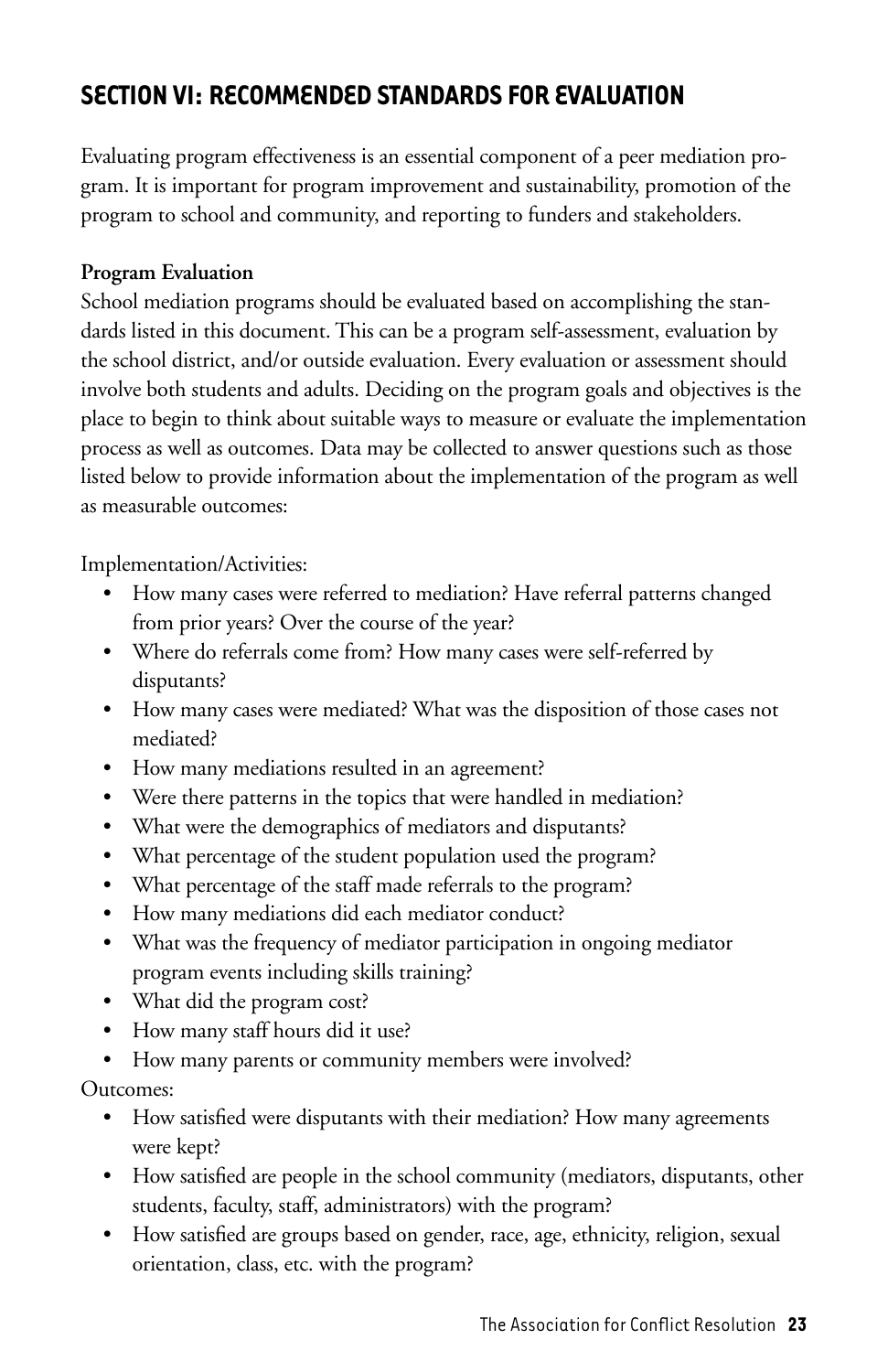- • In what ways were parents or community members involved? How satisfied with the outcome were they?
- How did the mediation program contribute to decreasing injustice, intergroup tension, and other social justice issues in the school?
- Did the program meet its goals?

#### **Training Evaluation**

The training of student mediators, Program Coordinators, Trainers, Educators of Trainers, and Advanced Practitioners should be evaluated for effectiveness. Methods for training evaluation may include the following:

- Pre and/or post test;
- Skills checklist or rubric to assess performance readiness;
- Trainee feedback on training and instructor effectiveness; and
- Trainer self-assessment and/or peer assessment.

#### **Mediator Competence Evaluation**

Student mediators are evaluated on an ongoing basis to determine capability to mediate and needs for skill development. Methods for evaluating mediators can include the following:

- Mediator self assessment and mediation debriefing; and
- Observation of skills, performance, and commitment by program coordinators, trainers, and/or peers;
- • Core knowledge test; and
- Feedback from disputants.

#### **Research**

Educational research may also examine the impact of peer mediation programs by correlating program data with other school information, such as changes in numbers of fights, disciplinary referrals, test scores, academic achievement, attendance, school climate, truancy, dropout patterns, impact on relationships, reduction in perceptions, and accusation of intergroup tension and injustice. Because of the many variables in school settings, experienced educational researchers should do this type of analysis.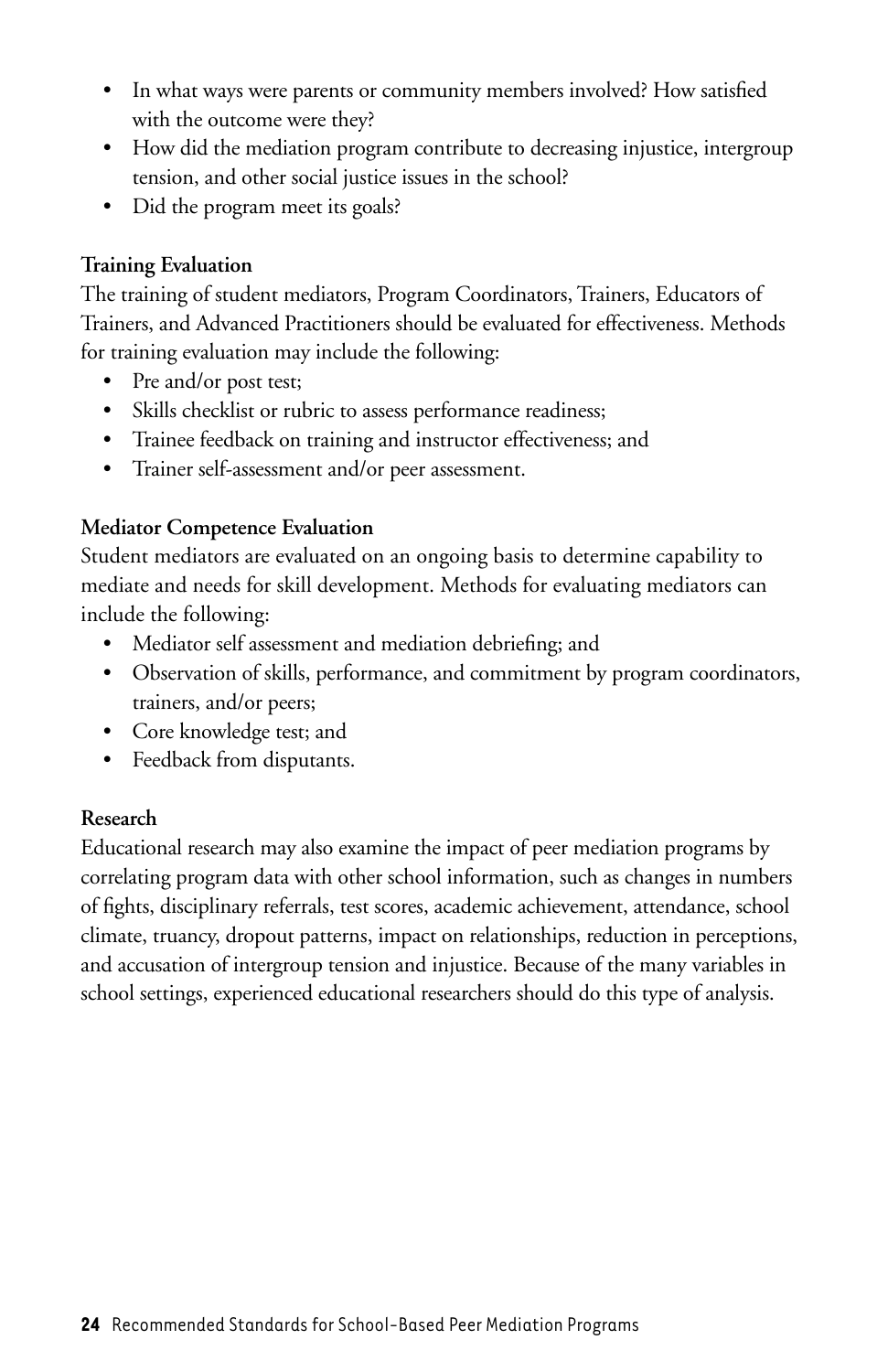**ACR** is the largest professional organization dedicated to advancing the practice, research, public understanding and teaching of conflict prevention and resolution. The organization is made up of mediators, arbitrators, educators and other conflict resolution practitioners. There are many professional interest sections that allow the diverse membership to be involved in specific conflict resolution practices.

The purpose of ACR's Education Section is to provide members interested in conflict resolution education with opportunities for networking and improving their understanding and practice of conflict resolution in the field of education, as well as resources and support for practitioners, educators, students, young people, trainers, community activists, and administrators in the fields of peace and conflict resolution in educational settings for pre-K-12 through higher learning.

The Education Section convened the Peer Mediation Standards Committee to update and significantly expand the 1996 peer mediation standards in order to create more rigorous standards. The updated "Recommended Standards for School-Based Peer Mediation Programs" sets forth the components necessary to develop and sustain an effective peer mediation program.

For more information about ACR and the Education Section, please visit the website at www.acrnet.org.